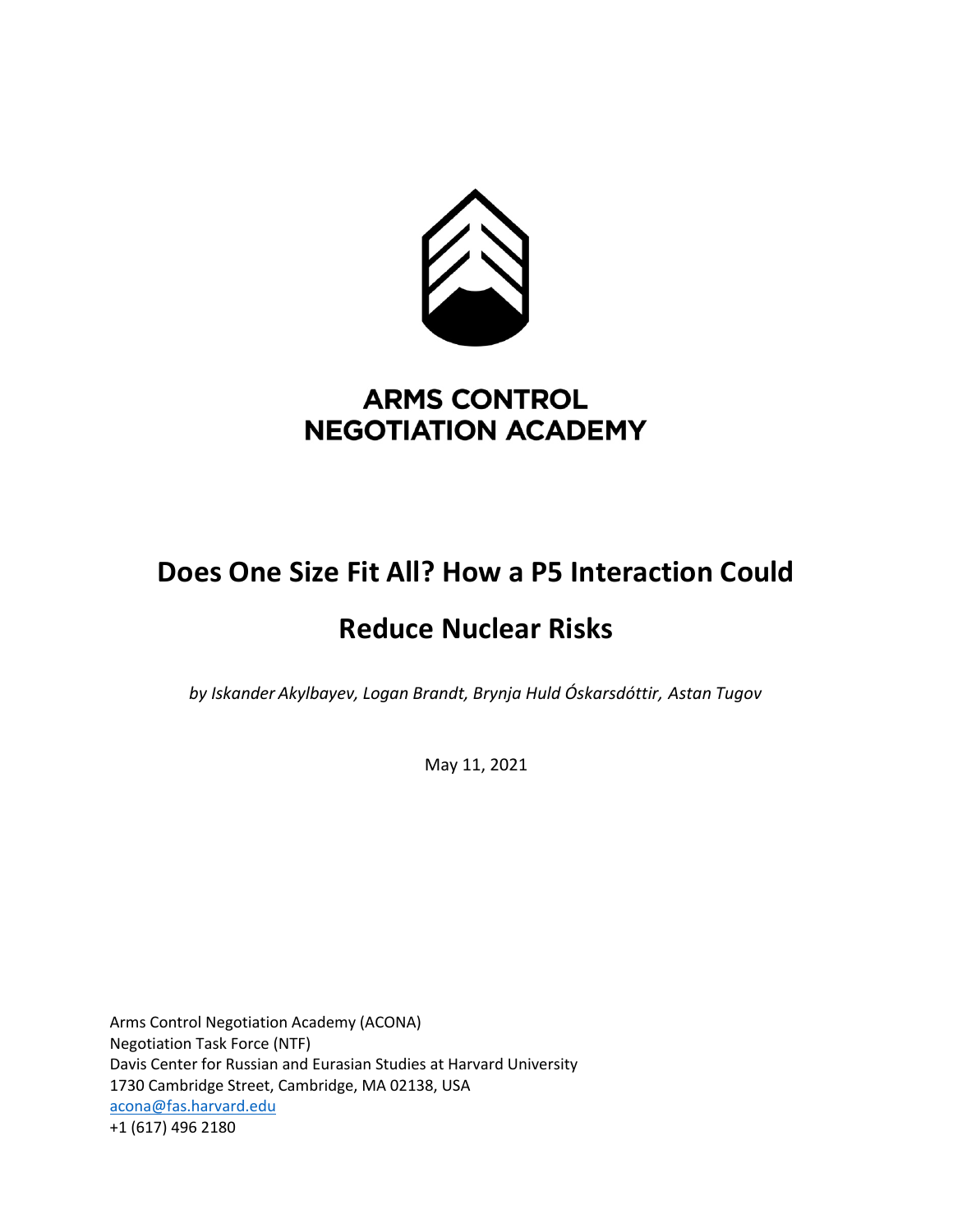## **The Authors**

**Iskander Akylbayev** is the Executive Director of the Kazakhstan Council on International Relations (KCIR). He is a MPA candidate at the Lee Kuan Yew School of Public Policy, National University of Singapore.

**Logan Brandt** is an instructor of physics at the United States Air Force Academy. Previously, he supported material collection operations and analysis efforts to monitor various nuclear test ban treaties for the United States government.\*

*\*The views expressed are those of the author and do not necessarily reflect the official policy or position of the Department of the Air Force, the Department of Defense, or the U.S. government. - USAFA-DF-2021-229*

**Brynja Huld Óskarsdóttir** is a strategic communications professional with a special focus in political communications. She is a part-time lecturer on terrorism and international security at the University of Iceland and frequent commentator on international security matters in Icelandic media.

**Astan Tugov** is Second secretary at the Department for Nonproliferation and Arms Control at the Ministry of Foreign Affairs of the Russian Federation. His main areas of focus include strategic stability issues, the New START Treaty implementation, and the P5 format cooperation.\*

*\*The views expressed are those of the author and do not necessarily reflect the official policy or position of the MFA of the Russian Federation.*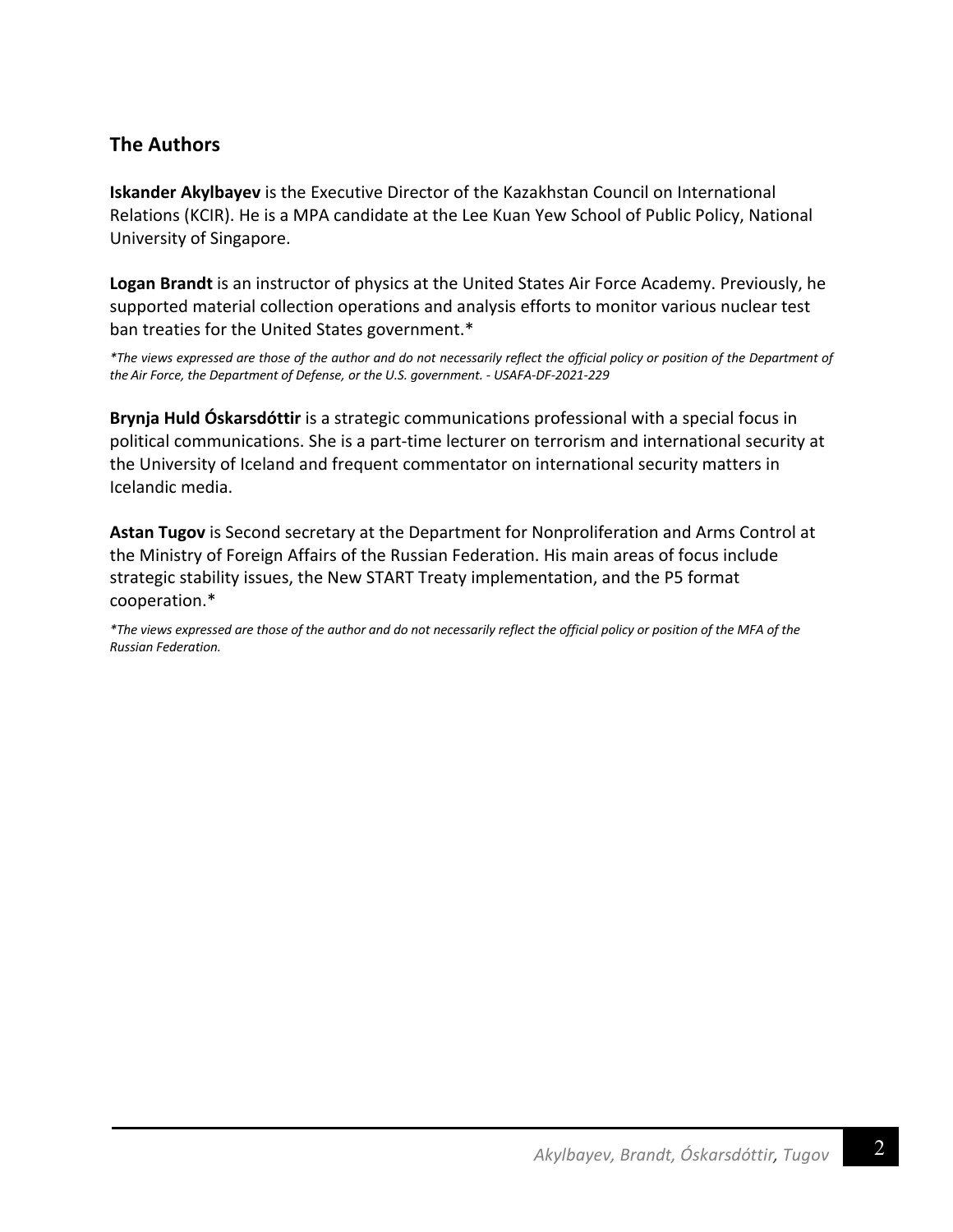#### **Introduction**

There is a growing consensus among policymakers and the expert community that the modern international security situation is spiraling down to its lowest levels since the end of the Cold War with little or no prospects for quick recovery. The current reality is defined by conflicting models of "great power competition" and a "multipolar world." The world is faced with a sharp deterioration in relations between nuclear powers characterized by degradation of the arms control architecture, erosion of strategic stability, and ongoing nuclear modernization programs increasing the likelihood of another arms race. Such degraded relations, coupled with weakened lines of communications and new technological military advances, unacceptably increase the risk of escalation scenarios between major actors which could lead to nuclear use.

The Treaty on Prohibition of Nuclear Weapons (TPNW) exacerbated these negative trends. Anticipated further polarization of the multilateral debate on nuclear weapons in the Non-Proliferation Treaty (NPT) domain sparked new concern in the international community towards nuclear risk reduction (NRR). The debate has gathered momentum in various international fora and is expected to be a significant point of discussion between the five Nuclear Weapon States (NWS) recognized under the NPT known as "the P5", the Nuclear-Allied States, and the Non-Nuclear-Weapon States (NNWS) at the upcoming 10th NPT Review Conference (RevCon) and further down the Review Cycle.

For the last 12 years, the P5 (the French Republic, the People's Republic of China, the Russian Federation, the United Kingdom, and the United States of America) faced high-expectations from NNWS to reduce their reliance on nuclear weapons. The P5 received varying levels of criticism for not meeting these expectations. Partly, this is due to the complexity of the current geopolitical situation, the erosion of the arms control architecture, and rapid technological and military advances. $1$ 

As such, in order to be successful, future NRR efforts must be feasible, consider the

<sup>&</sup>lt;sup>1</sup> UNIDIR Report "Nuclear Risk Reduction: Closing Pathways to Use", 2020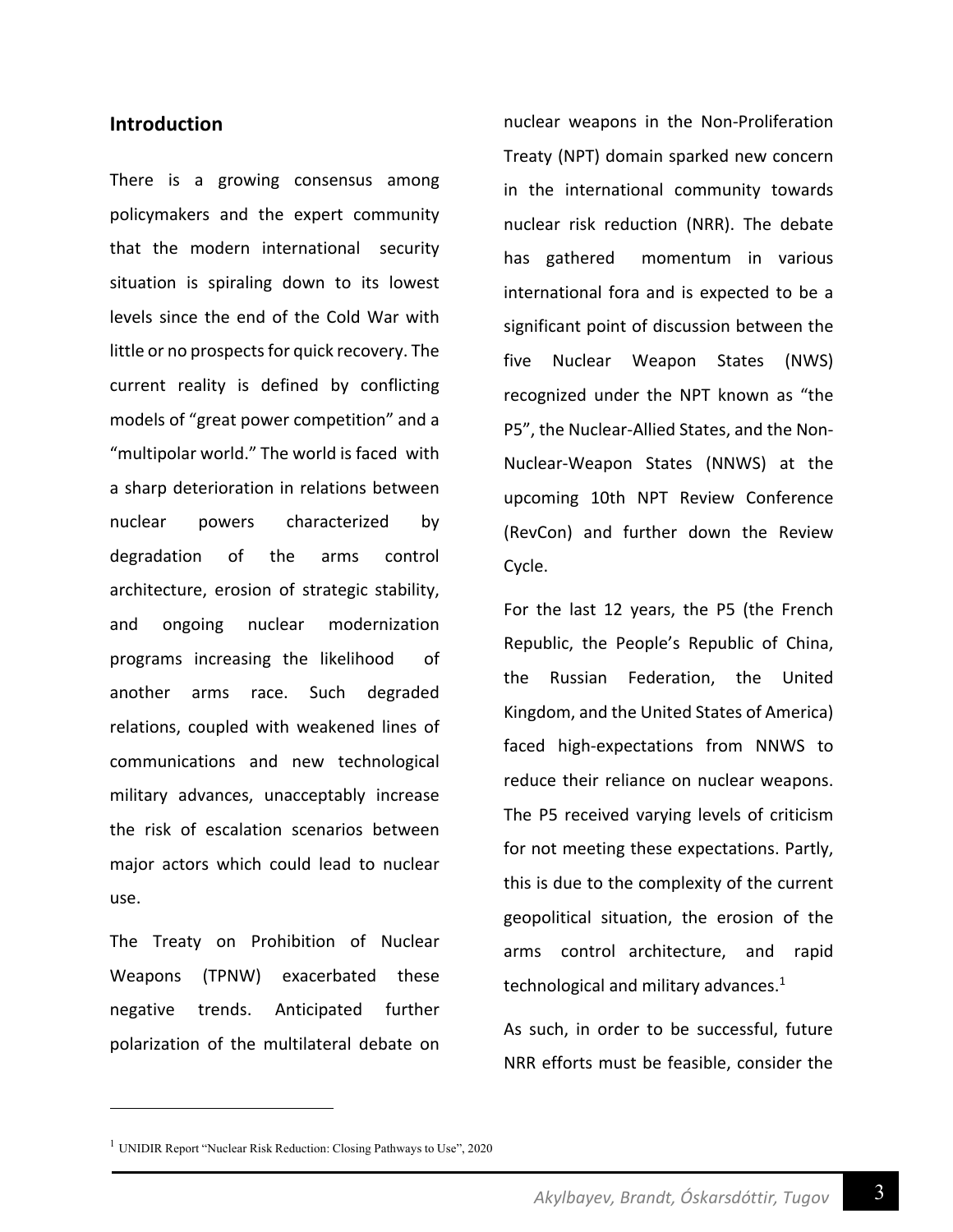interests of all parties, and establish the political will to uphold commitments in a changing security environment.

Additionally, the European Leadership Network (ELN) Report<sup>2</sup> suggests stalled engagement with the P5 Process itself hindered progress. However, in 2019 the P5 decided to establish an in-depth dialogue on nuclear doctrines and risks. Progress along this route is essential to assuage NNWS concerns leading towards the NPT RevCon and beyond. Fortunately, the U.S. - Russia Summit in Geneva established a goal to embark on a new round of integrated, deliberate and robust dialogue on strategic stability. Both countries are seeking to lay groundwork for future arms control and risk reduction measures. This study explores the opportunities for more practical engagement in NRR using the P5 Process.

#### **Nuclear Risk Reduction Criteria**

A common definition of nuclear risk reduction is critical to making progress. Each P5 country understands risk reduction measures to mean slightly different things, and no common definition has been consistently proposed. On the surface, reducing nuclear risk is simple to define: reduce the risk that a nuclear weapon will be detonated, "whether intentionally, by miscalculation or by accident."<sup>3</sup> However, interpreting such a statement can take on a variety of meanings to each reader. This report approaches NRR from two main perspectives. First, limiting the number of nuclear weapons available for use and, second, reducing the likelihood any of the nuclear weapons that do exist will be used.

Currently there are two primary strategies to limit the number of weapons available. Non-proliferation efforts work to prevent the spread of weapons and their technology beyond the current cadre of nations who possess them to those that do not. Limiting the number of countries that own nuclear weapons reduces potential flashpoints where the weapons could be used and makes negotiations easier for reducing the overall numbers of weapons. Additionally, arms control and disarmament efforts work to limit and reduce the number of nuclear weapons already existing. Reducing the number of weapons across all parties reduces the perceived threat, limits the

<sup>2</sup> ELN Report "Overcoming disunity: Reinvigorating the P5 Process a decade on" by M.Hoell and A.Persbo, 2020

<sup>3</sup> NPT/CONF.2020/PC.III/WP.49, p. 3.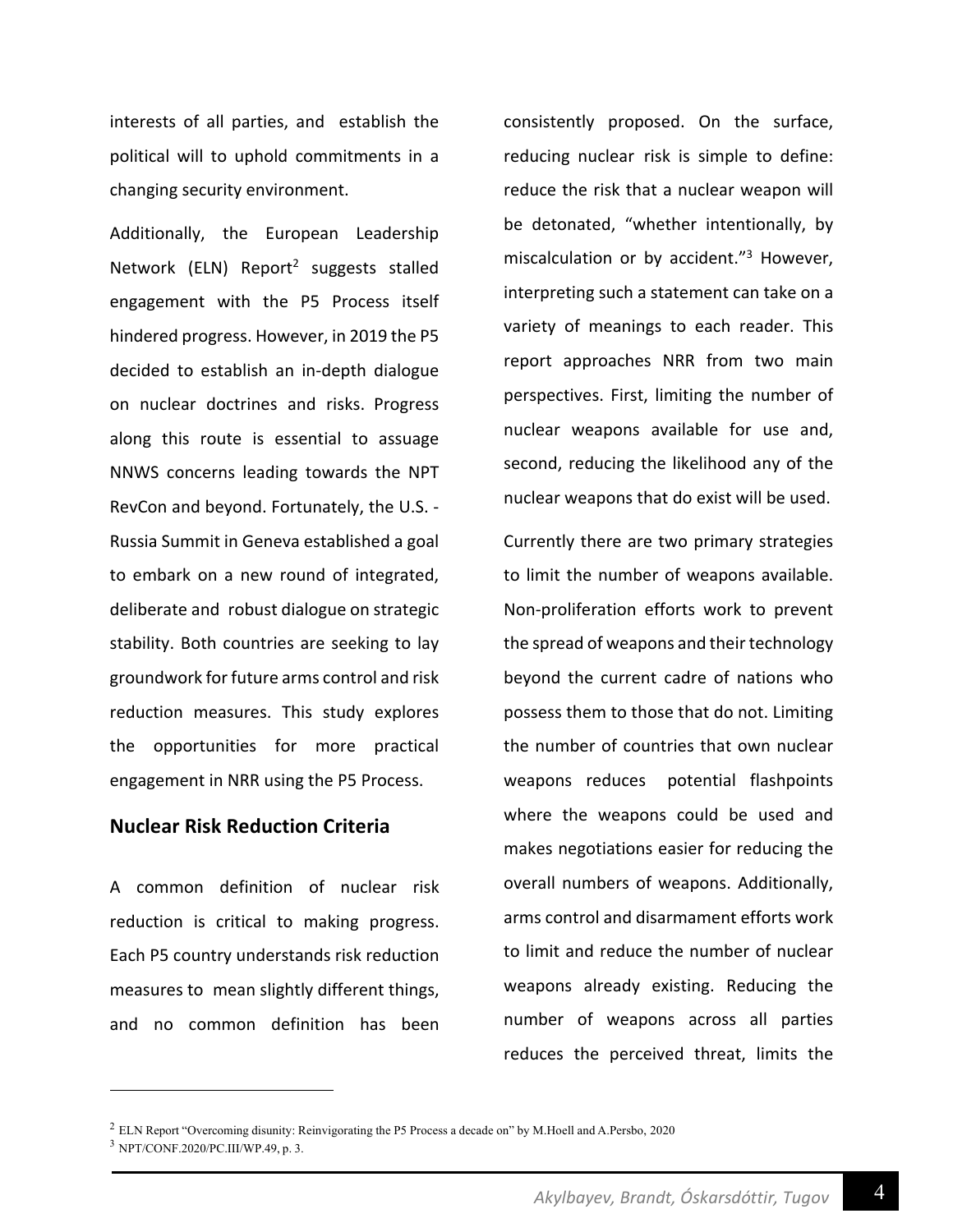amount of potential destruction, and decreases the probability of accidents.

The second focus area for NRR is to minimize the likelihood of nuclear detonation. Reducing such a likelihood is more complicated than focusing on the number of weapons, because each country will have different thresholds for the use of nuclear weapons. Instead of focusing on numerous reasons each state may decide to use nuclear weapons, it is more effective to minimize threat perception. This can be done in multiple ways. This report will focus on two: communication and strategic stability.

Communication enables states to minimize the chance of a misunderstanding leading to a nuclear exchange. Such clarification can occur through mil-to-mil channels, as well as publications such as missile launch notifications or doctrinal statements. Increased communication works as a trust building measure when consistent truthful communication endures over time. It is also the best way to prevent escalations in a crisis scenario. Lastly, maintaining strategic stability requires a multifaceted approach concerned with minimizing the threat perception of each nuclear armed nation. Current doctrines rely heavily on a strategic balance of forces that maintain deterrence across a broad range of domains. If this balance is perceived to be threatened or lost for any reason, it may tip the decision calculus of the threatened party towards nuclear use. Finding ways to address these strategic stability concerns, while more complicated, may be a promising path towards advancing NRR.

## **P5 Country Reports**

To better understand each country's interests concerning NRR, the four criteria for analysis, nonproliferation, arms control and disarmament, communication and strategic stability aspects will be discussed for each country.

### **The Russian Federation**

For as long as nuclear weapons exist, Russia sees it as a priority to minimize nuclear danger and prevent situations fraught with risk of nuclear weapon employment. Its military policy is based on prevention of nuclear conflict first and foremost through the use of political, diplomatic and other non-military means, as well as through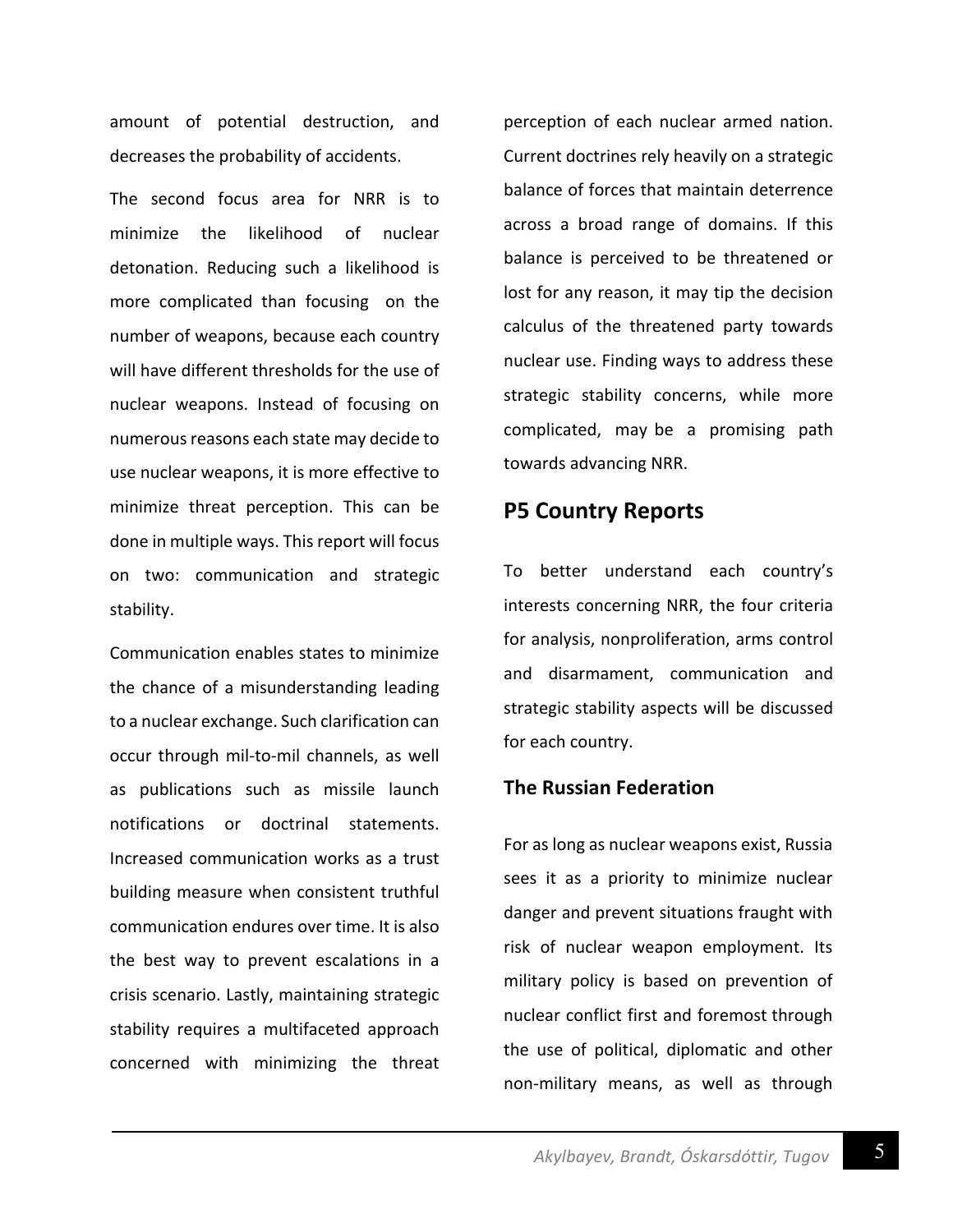effective deterrence at a minimum level of sufficiency.

As for the NRR as inter-state confidencebuilding measures, they are viewed by Russia in the general context of strengthening international security and stability while making progress towards nuclear disarmament, taking into account current strategic realities.

#### **Strategic Stability**

In Russia's view, maintaining strategic balance and stability remain crucial factors for minimizing nuclear risks. It is believed that further steps in this direction could be made individually (by NWS and "umbrella states") and cooperatively through bilateral and multilateral efforts aimed to reduce confrontational potential, avoid acute problems in the strategic sphere and prevent crises that could lead to direct military confrontations involving nuclear powers.

From Russia's standpoint, the importance of dialogue on strategic stability is growing when many elements of the arms control architecture have been demolished and relations among nuclear powers are poor. It is believed in Moscow that being stewards of the world's largest nuclear arsenals obliges Russia and the U.S. to bear unique responsibility for international security.

In accordance with the understandings reached at the Russia - U.S. Summit in Geneva, the two countries held a new round of strategic stability consultations in July 2021. Moscow stands ready to continue engaging with Washington in a systematic, comprehensive and resultoriented interaction in this area. However, creating a framework that would help that interaction would be needed.

The underlying idea of the Russian vision is to jointly develop a new "security equation" taking into account all factors affecting strategic stability in a holistic manner. The Russian formula envisages the inclusion of the entire spectrum of both nuclear and nonnuclear, offensive and defensive arms that are capable of accomplishing strategic tasks, as well as new and emerging technologies. The "post-INF" issue is highlighted by Russia as the one requiring priority attention. The concrete proposals on the framework for future arms control endeavours were shared by the Russian MFA officials with their U.S. colleagues back in October 2020.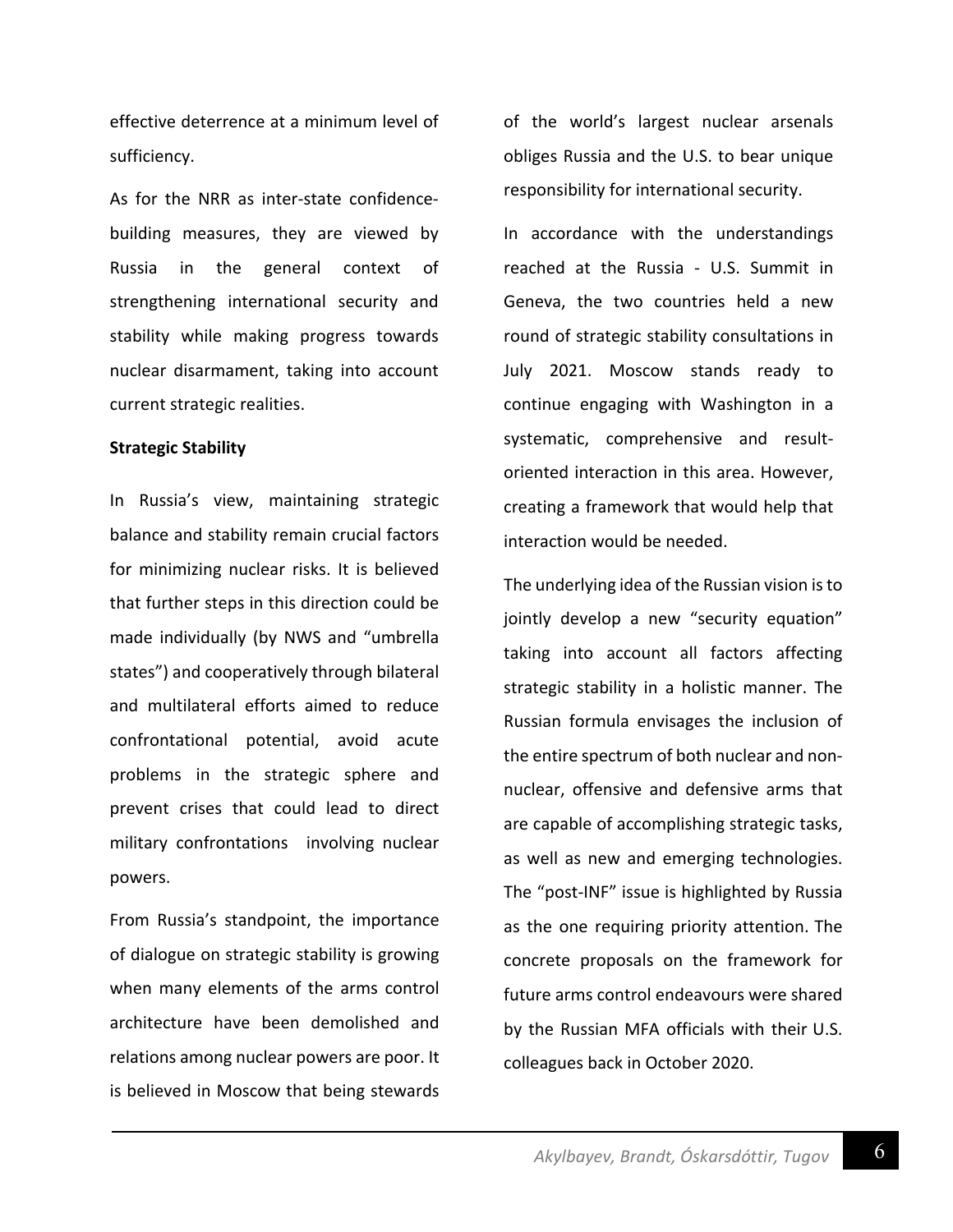Potential future agreements will also require the development of adequate verification measures which cannot be universal in Russia's view and must correspond to the subject and scope of the specific agreement.

*Offensive arms:* From Russia's perspective, in the current circumstances, offensive arms that are capable of accomplishing strategic tasks are not limited to traditional strategic systems (such as ICBMs, SLBMs and heavy bombers) only. These objectives can also be achieved with conventional precision systems. This is why Russia believes that particular attention should be paid to the systems usable for launching a first counterforce strike, including an integrated nuclear-conventional one, against the opponent's territory in order to neutralize or weaken its deterrent. Also, Russia sees it justified to maintain a focus on delivery vehicles and associated respective platforms, including the missile launchers.

*Defensive arms:* Russia consistently advocates for the inseparable link between strategic offensive and defensive arms, which is stipulated in the preamble of the New START Treaty, this is why a proper account of the missile defense has no alternative for Russia. It is believed that there is room for a realistic discussion on quantitative, qualitative and geographic parameters of strategic missile defense systems.

*Non-strategic nuclear weapons (NSNW):* Russia has significantly reduced the quantity of its NSNW as compared to that possessed by the USSR in 1991. Of particular importance is that these weapons have been turned to the nondeployed category; they are located exclusively within Russian national territory and consolidated at centralized storage facilities. In Russia's view, the deployment of nuclear weapons outside the territory of the NWS and training military personnel of the NNWS to handle and use them diminishes the level of international and regional security.

*Emerging technologies:* Russia is open to discussing "new technologies" together with all factors, affecting strategic stability. In its view, artificially taking them out of the overall strategic context is counterproductive and its consideration as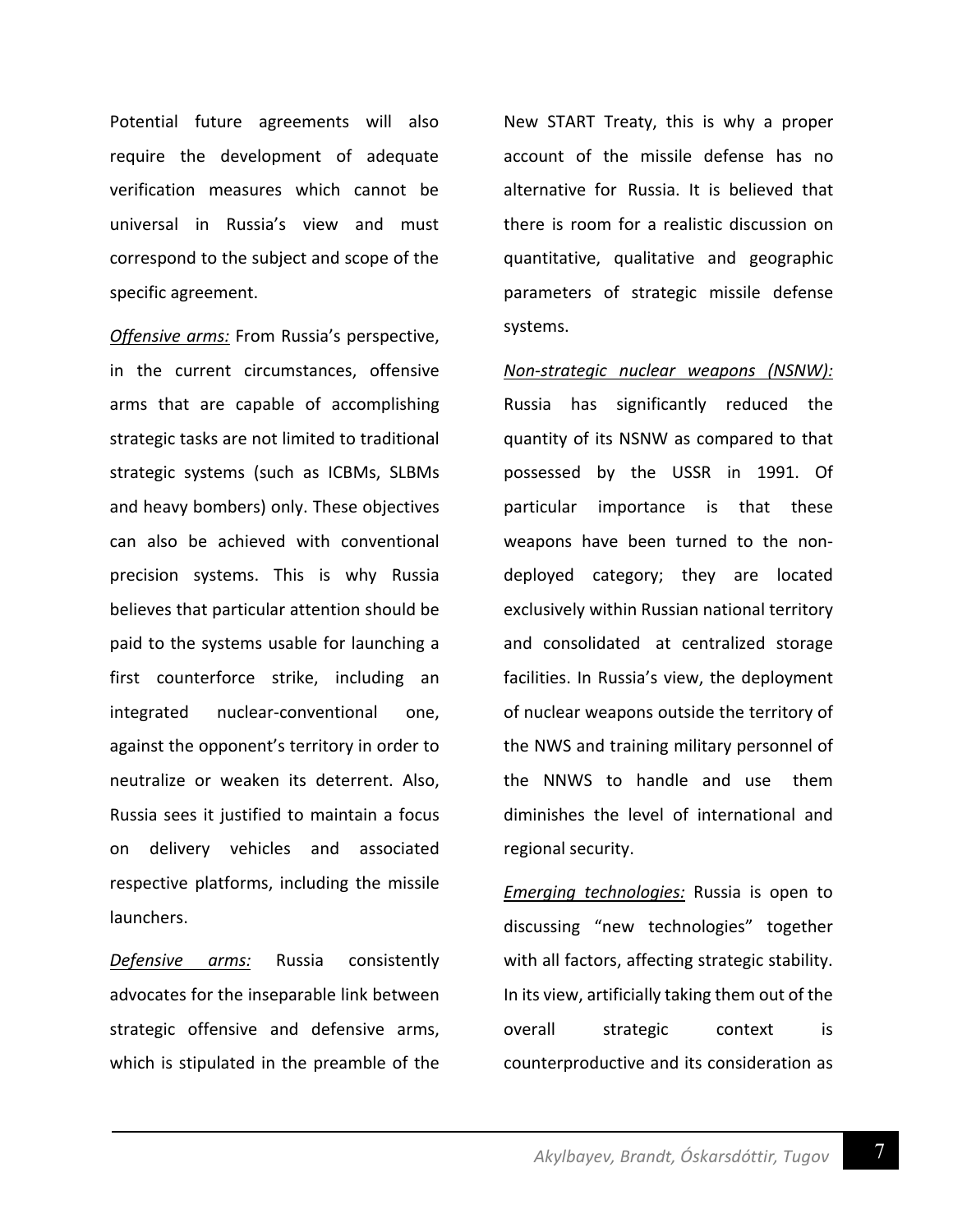a separate topic will not yield a positive effect. Also, Russia believes it is important to develop common approaches to preventing an arms race in outer space and ensuring security of space activities.

#### **Arms Control and Disarmament**

Seeking optimal NRR solutions, Russia continues to put a strong emphasis on arms control, including limitations on nuclear and missile weapons. Top officials in Moscow have repeatedly called for preservation of the existing arms control agreements, as well as for developing new arrangements that could provide predictability and restraint in nuclear and missile areas.

The extension of the Russia-U.S. bilateral New START Treaty to a full five-year period is regarded in Moscow as a major nuclear risk reduction measure. Without the Treaty's effective verification mechanism and intense data exchange providing mutual insights into strategic arsenals of the world's two major nuclear powers, the nuclear risks associated with uncertainty and possibility of a new arms race would have inevitably grown. Russia is open for further interaction in this area first of all, with the U.S.

Building on the wide variety of issues covered in the Russian proposal on development of a new "security equation" mentioned earlier in the text, Moscow understands that it will be quite difficult to include all elements in a single Russia-U.S. treaty. It is stated that with mutual consent the sides could adopt a package of interlinked arrangements that could have a different legal status. Moreover, it is not excluded that some of them could be designed in a way to make room for others to join.

In terms of nuclear disarmament efforts, Russia is supportive of the noble cause of shaping a world free of nuclear weapons and believes in a realistic and balanced step-by-step approach based on the principle of undiminished security for all. Further nuclear reductions in its view cannot be done solely on a bilateral with the U.S. basis. Such efforts should encompass a meaningful multilateral dialogue (ultimately including all nucleararmed states) based on the principles of consensus, equality and mutual consideration of legitimate security concerns of all sides. Naturally, Russia would be interested in participation of the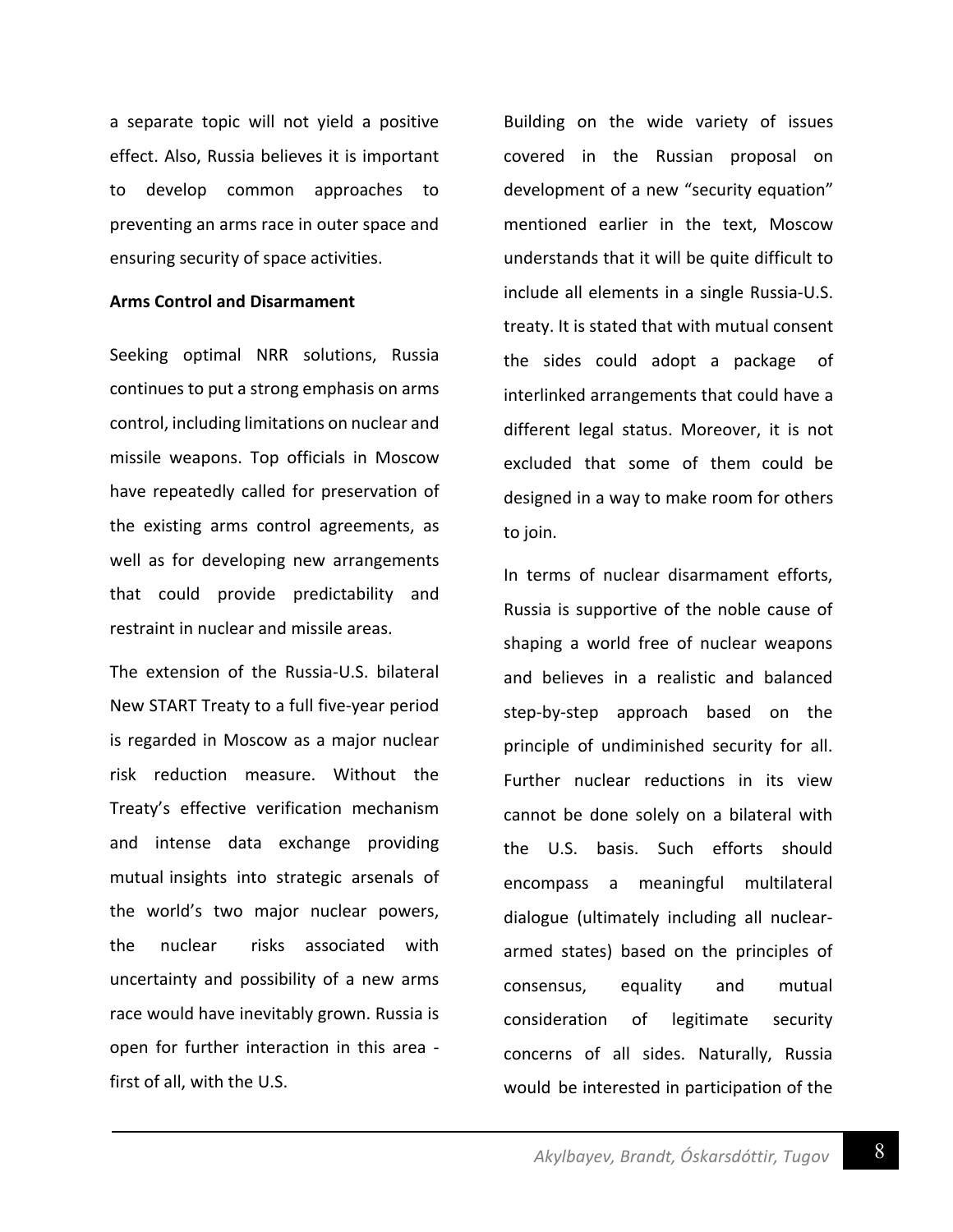U.S. nuclear allies - France and the U.K., especially against the background of the announced increase of the British nuclear arsenal.

In a more broader sense of NRR, in April 2021, the President of Russia called for wider discussions between the UN Security Council Permanent Members of the issues related to ensuring global stability with the goal of "creation of an environment for a conflict-free coexistence."4

#### **Non-Proliferation**

Russia considers NPT as the most important international legal instrument on nuclear non-proliferation and one of the pillars of the modern world order.5 It also appreciates and fully supports the work of the IAEA as an international organization that possesses the necessary authority and competence to monitor the observance of the non-proliferation obligations under the NPT. It is also supportive of the elaboration of a legally binding agreement on creating a zone free of nuclear weapons and other WMDs in the Middle East. Russia commends efforts of the UN Security Council and its ad-hoc 1540 Committee on the WMD nonproliferation.

In 2021-2022, Russia will assume presidency in the Missile Technology Control Regime (MTCR), which is the only multilateral missile export control mechanism. As a country that possesses advanced rocket and space technologies, Russia actively participates in the work of the MTCR Technical Experts Meetings to regularly update the list of controlled goods and technologies. It is in the Russian strong interest to attain the imperative goals of non-proliferation of WMD delivery vehicles. Also, Russia has proposed the Global Control System for Non-Proliferation of Missiles and Missile Technology initiative which included a number of confidence building measures and other mechanisms that would reduce the incentives of countries in gaining access to military missile capabilities.

Russia has developed and implemented a set of measures to counter terrorist acts, all its nuclear facilities regularly undergo comprehensive security checks.

<sup>4</sup> Presidential Address to the Federal Assembly Available at: http://en.kremlin.ru/events/president/news/65418

<sup>&</sup>lt;sup>5</sup> Russia's position at the seventy-fifth session of the UN General Assembly p.38 Available at: https://www.mid.ru/foreign\_policy/news/-/asset\_publisher/cKNonkJE02Bw/content/id/4252717?p\_p\_id=101\_INSTANCE\_cKNonkJE0 2Bw&\_101\_INSTANCE\_cKNonkJE02Bw\_languageId=en\_GB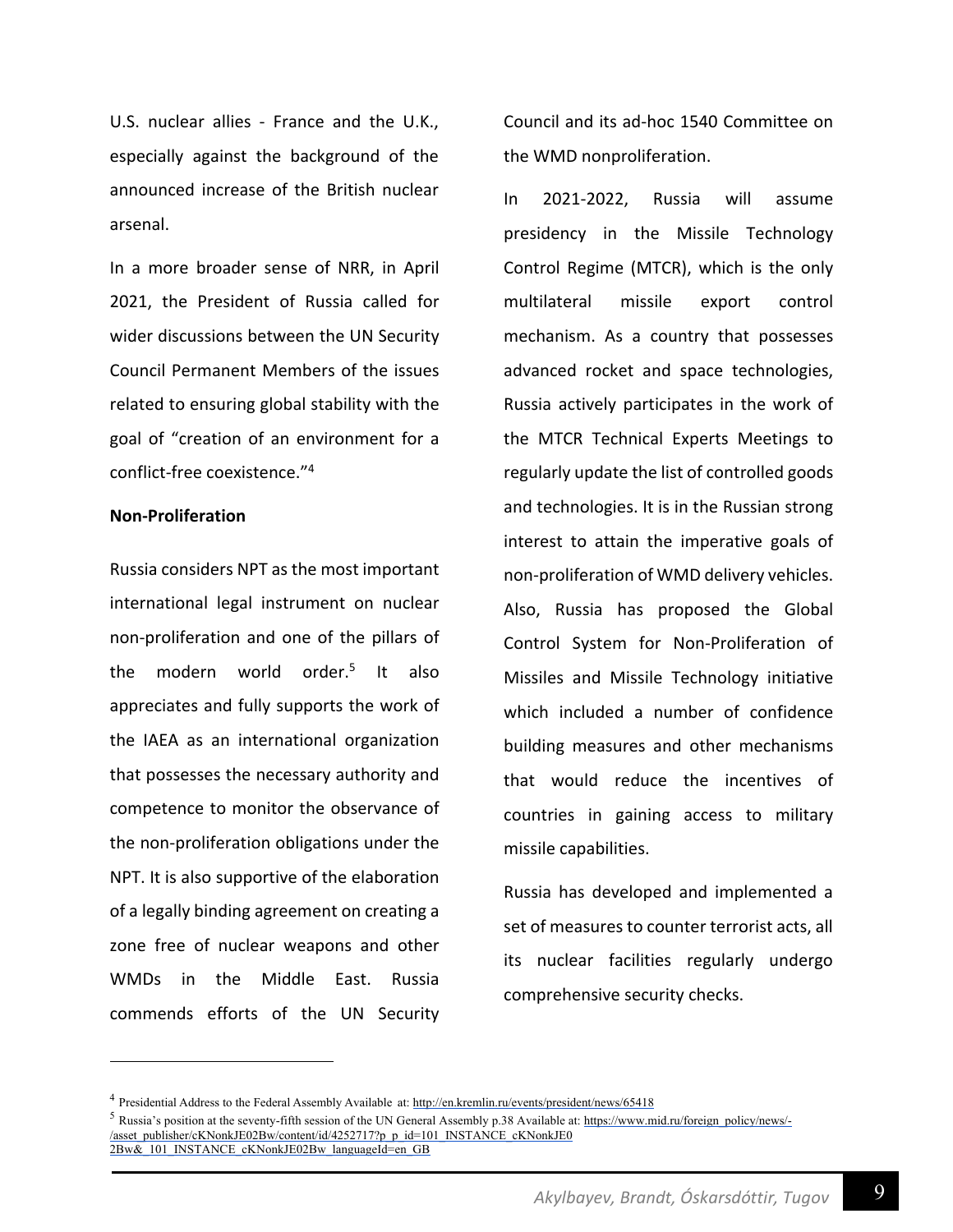One of the gravest concerns of the Russian side in non-proliferation sphere remains the continued practice of the so-called "nuclear sharing" missions that provide for involving NNWS in planning and training of nuclear weapons employment.

#### **Communication**

Historically, USSR/Russia has gained and accumulated considerable experience in the field of NRR through numerous measures aimed at ensuring stable communications with its vis-a-vis. Although some pieces of this "safety net" have fallen out, others remain in place up to day.

*Doctrinal Transparency:* In June 2020, Russia published its latest strategic planning document titled "Basic Principles of State Policy of the Russian Federation on Nuclear Deterrence"6 , which states that the Russian Federation "takes all necessary efforts to reduce nuclear threat and prevent aggravation of interstate relations that could trigger military conflicts, including nuclear ones." The document, aimed at increasing nuclear transparency and eliminating misinterpretations of

Russia's policy in the nuclear domain, confirms that nuclear weapons are considered exclusively as a means of deterrence, and is aimed at protecting its national sovereignty and territorial integrity. At the conceptual level, Russian doctrinal documents contain specific elements aimed at reducing the role of nuclear weapons in the defence policy of the country (priority is given to the development of strategic non-nuclear deterrence) and providing for further reduction of their role if and when the strategic situation improves.

Russia's interest in doctrinal sphere is associated with further systematic dialogue in this area (including at the mil-tomil level) in order to prevent lack of understanding, misinterpretation, or deliberate distortion of its doctrinal concepts, as well as to promote strategic trust and thus reduce nuclear risks.

*Political Signaling:* Russian approach to NRR is based on the 1985 "Gorbachev-Reagan" principle that "a nuclear war cannot be won and must never be fought."<sup>7</sup> Russia has

<sup>6</sup> Text of Basic Principles of State Policy of the Russian Federation on Nuclear Deterrence Available at: https://www.mid.ru/en/foreign\_policy/international\_safety/disarmament/-/asset\_publisher/rp0fiUBmANaH/content/id/4152094

 $7$  Swimming through a sea of troubles: Russia and the P5 Process Available at:

https://www.europeanleadershipnetwork.org/commentary/swimming-through-a-sea-of-troubles-russia-and-the-p5-process/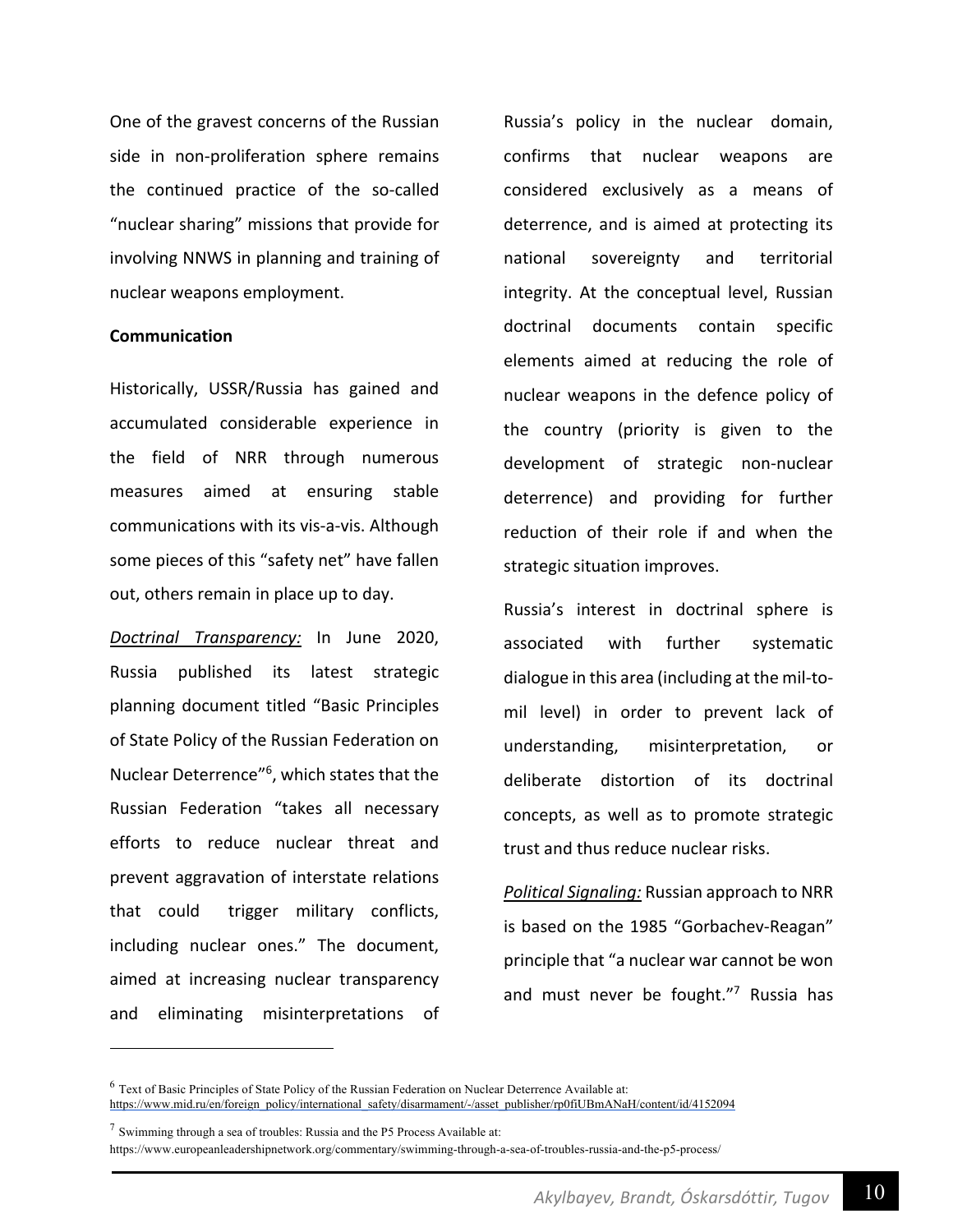consistently advocated for the reaffirmation of this formula in bilateral and multilateral formats. The 1985 declaration recently reconfirmed in bilateral presidential Russia-China (June 29,  $2021$ <sup>8</sup>, as well as in Russia - U.S. (June 16,  $2021$ <sup>9</sup> statements have been highly welcomed by the international community. Currently, the Russian MFA sees that it is only logical to reaffirm the Gorbachev-Reagan principle in the P5 format - this could help in decreasing tensions between the nuclear powers and sending positive signal to the international community which may lay ground for further NRR efforts.

Russia's interest, however, goes beyond the confirmation by the five countries of the inadmissibility of a nuclear war. It is in favour of a more ambitious P5 statement including inadmissibility of any armed conflict between nuclear powers. The reasoning behind this logic is that a conventional conflict between nuclear weapons possessors has a potential of going up the escalation ladder to a nuclear dimension.

*Crisis Prevention Measures and Communications:* After the collapse in August 2019 of the INF Treaty with nuclear risks being increased due to the announced by some countries plans to deploy in Eurasia previously banned by the Treaty ground-based missiles, Russia offered to undertake creative efforts to avoid new missile arms race in the "post-INF" world which resulted in its October 2020 initiative on de-escalation of the situation in Europe. This proposal included specific options for reciprocal verification and renewed commitment to the earlier declared unilateral moratorium on the deployment of ground-based INF missiles until U.S. manufactured missiles of similar classes appear in the respective regions. Russian authorities continue to underline their readiness to engage in mutually beneficial dialogue with the U.S., as well as with other NATO countries on this issue.

Previously, with USSR/Russia's participation numerous arrangements, agreements and measures have been developed to increase predictability and restraint; prevent and manage dangerous military activities or

 $8$  Text of Joint Statement of the Russian Federation and the People's Republic of China on the Twentieth Anniversary of the Treaty of Good Neighbourliness and Friendly Cooperation between the Russian Federation and the People's Republic of China

<sup>9</sup> Text of U.S. - Russia Presidential Joint Statement on Strategic Stability Available at: http://en.kremlin.ru/supplement/5658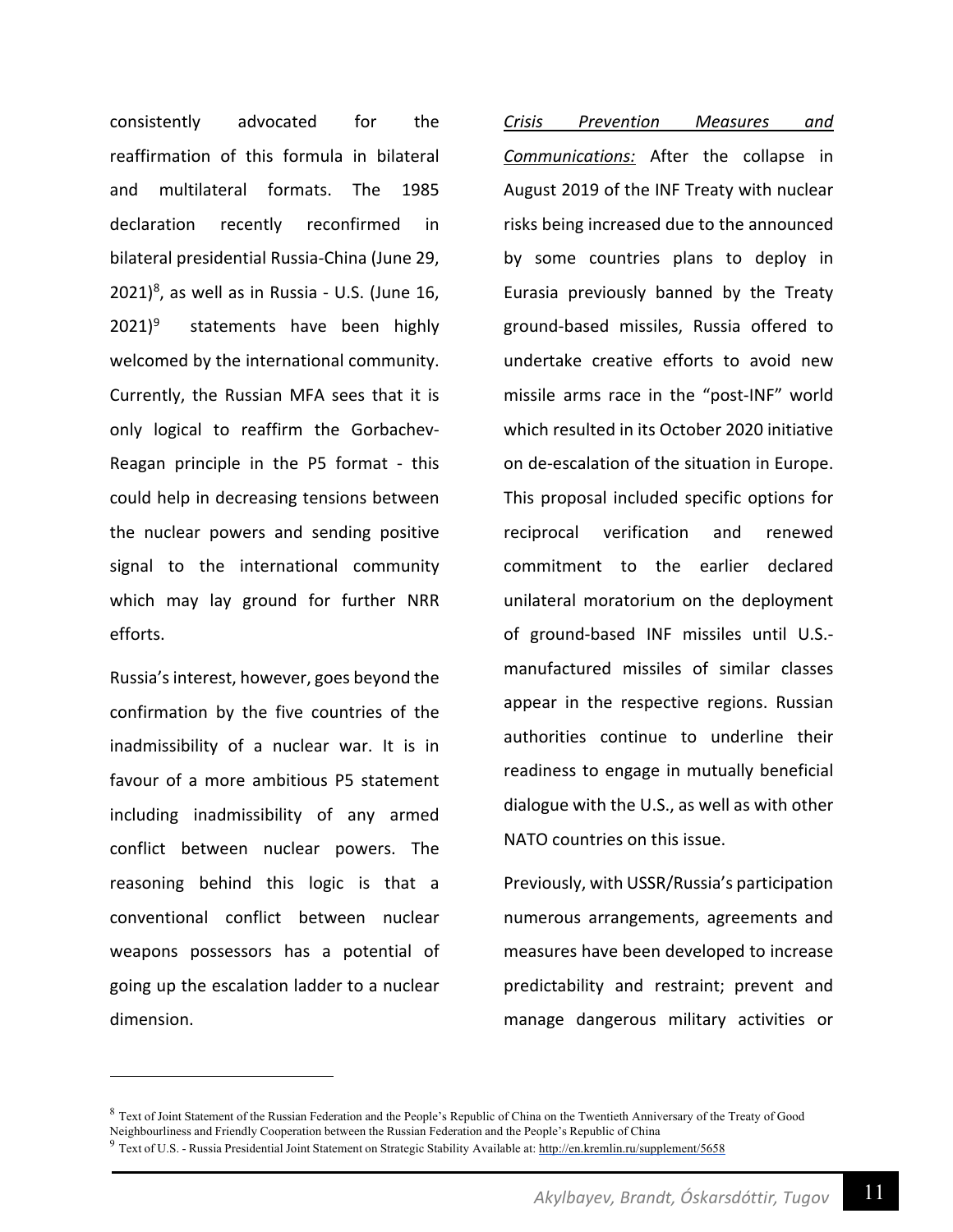incidents; ensure communication lines and their proper employment in crisis; as well as to provide for de-escalation through means of diplomacy.

Russia is open for their extension or adaptation, if needed. For instance, it's known that some specific ideas were shared with the U.S. in order to adapt the 1972 bilateral Agreement on the Prevention of Incidents On and Over the High Seas. Also, some concrete measures on general deescalation were offered by the Russian side in the Russia-NATO Council.

#### *Warnings (missile launches and exercises):*

Specific bilateral agreements on exchange or relevant information, including prenotifications of missile launches and major strategic exercises are still in place. In December 2020, Russia and China renewed the bilateral 2009 Agreement on Notification of Launches of Ballistic Missiles and Space Launch Vehicles for another 10 years.10

Earlier, Russia contributed to NRR through greater transparency aimed at avoiding miscalculations and misperceptions. In October 2019, it was the first-time experience when the Russian MOD voluntarily and in advance briefed its foreign partners on the "Grom-2019" (Thunder-2019) $^{11}$  strategic command and staff exercise. From Moscow's perspective, the above-mentioned steps help to reduce the "trust deficit" and, as a result, to decrease nuclear risks. They are seen as highly instrumental, both within the framework of binding arms control agreements and on a voluntary basis.

#### **The People's Republic of China**

China's nuclear strategy has been defined by "no first use of nuclear weapons doctrine"12 as the cornerstone of nuclear risk reduction policy. Trying to maintain a minimum deterrent against other nucleararmed states, namely the United States, Chinese military strategy is shaped by the fact that the US and Russia still possess up to 90% of global nuclear weapons. $13$ 

#### **Non-Proliferation**

 $^{10}$  О подписании Протокола о продлении срока действия Соглашения между Правительством Российской Федерации и Правительством Китайской Народной Республики об уведомлениях о пусках баллистических ракет и космических ракет-носителей от 13 октября 2009 года Available at: https://www.mid.ru/ru/maps/cn/-/asset\_publisher/WhKWb5DVBqKA/content/id/4486556

 $11$  Moscow held a briefing on the preparation and conduct of the strategic command post exercises "Grom-2019" Available at: https://eng.mil.ru/en/news\_page/country/more.htm?id=12256831@egNews

<sup>&</sup>lt;sup>12</sup> China's National Defense 2006 Available at: http://en.people.cn/whitepaper/defense2006/defense2006.html

<sup>&</sup>lt;sup>13</sup> Nuclear Arms: Who has what at glance https://www.armscontrol.org/factsheets/Nuclearweaponswhohaswhat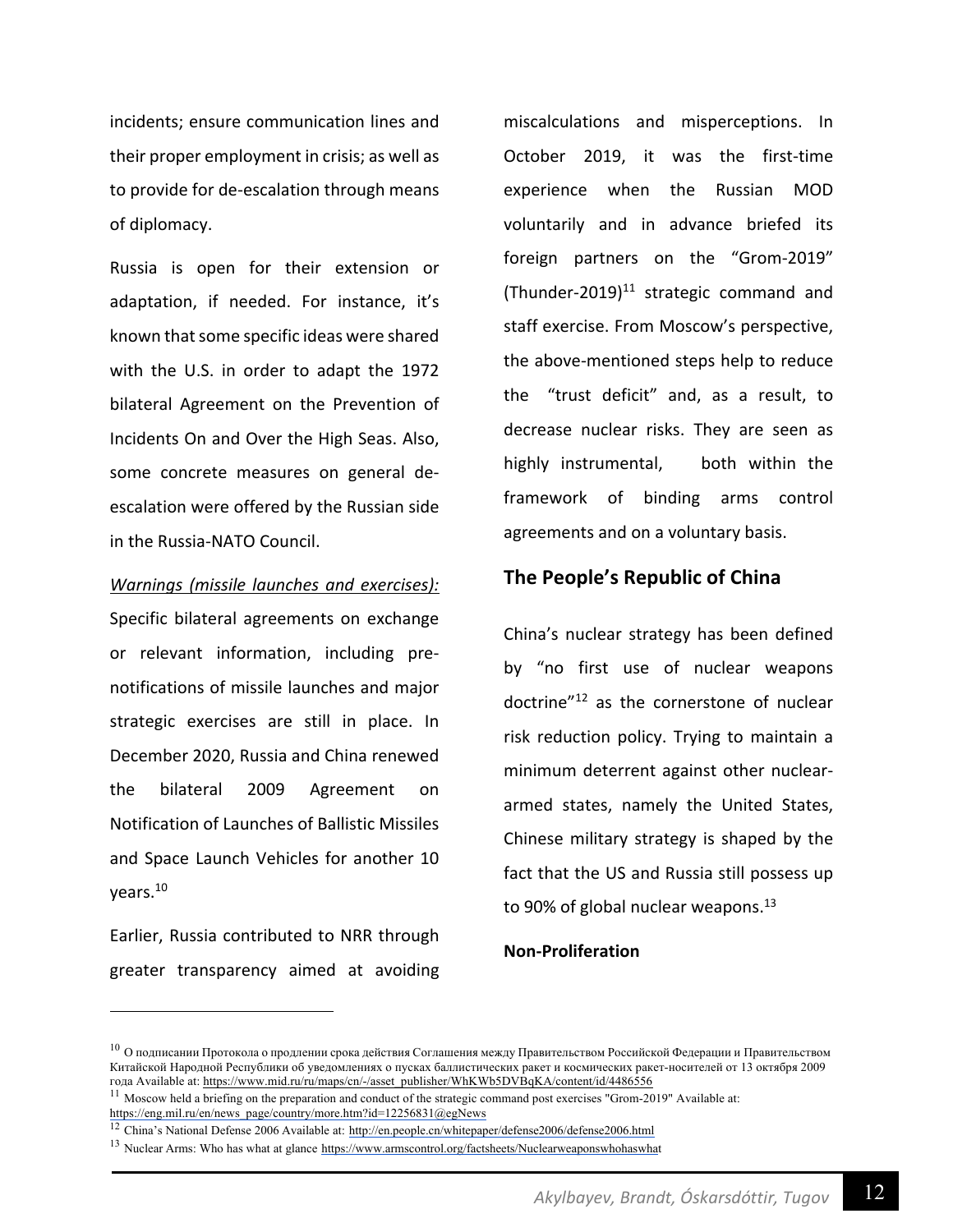Engaging on multilateral levels under platforms related to the nonproliferation of chemical, biological, radiological, and nuclear (CBRN) weapons is one the major Chinese measures towards nuclear risk reduction. Since the late 1990s, China has been actively engaged with other nonproliferation mechanisms, such as the Zangger Committee, the Nuclear Suppliers Group, the Wassenaar Arrangement and the Missile Technology Control Regime. Important enough, China is the first nuclear weapon state to adopt a nuclear "no first use (NFU)" policy and an officially stated "not to use nuclear weapons against nonnuclear weapons states."14 Besides, it acceded to the Treaty on the Non-Proliferation of Nuclear Weapons and became the first nuclear weapon state to ratify the IAEA Additional Protocol.

#### **Arms Control and Disarmament**

The Chinese nuclear arsenal is drastically smaller than that of the United States and Russia. The Chinese nuclear arsenal is estimated to be around 290 warheads, while US and Russian stockpiles number 3,800 and  $4,350.^{15}$  Under these circumstances, in order to avoid negative economic and military consequences of a fully-fledged arms race, China, for a long time, has been proposing "multilateral negotiations on nuclear disarmament."16

#### **Communication**

China has traditionally been a strong proponent for cooperation in the area of nuclear arms control and multilateral collaboration. Strengthening communication mechanisms on key strategic issues regarding the nuclear arms framework play a vital role in building trust among the nations.

*Doctrinal Transparency:* Similar to previous official military documents, the 2019 China's Defense White Paper vividly states that its military doctrine focuses on peaceful cooperation and that China "does not engage in any nuclear arms race with any other country and keeps its nuclear capabilities at the minimum level required for national security."17

<sup>&</sup>lt;sup>14</sup> China's new export control role Available at: https://www.wilmerhale.com/en/insights/client-alerts/20201021-chinas-new-export-control-law

<sup>&</sup>lt;sup>15</sup> DIA Estimates for Chinese nuclear warheads Available at: https://fas.org/blogs/security/2019/05/chinese-nuclear-stockpile/

<sup>&</sup>lt;sup>16</sup> Work together to build a safer world for all Available at: https://www.fmprc.gov.cn/ce/cgvienna/eng/xw/t607086.htm

<sup>&</sup>lt;sup>17</sup> China's new 2019 defense white paper Available at: https://www.csis.org/analysis/chinas-new-2019-defense-white-paper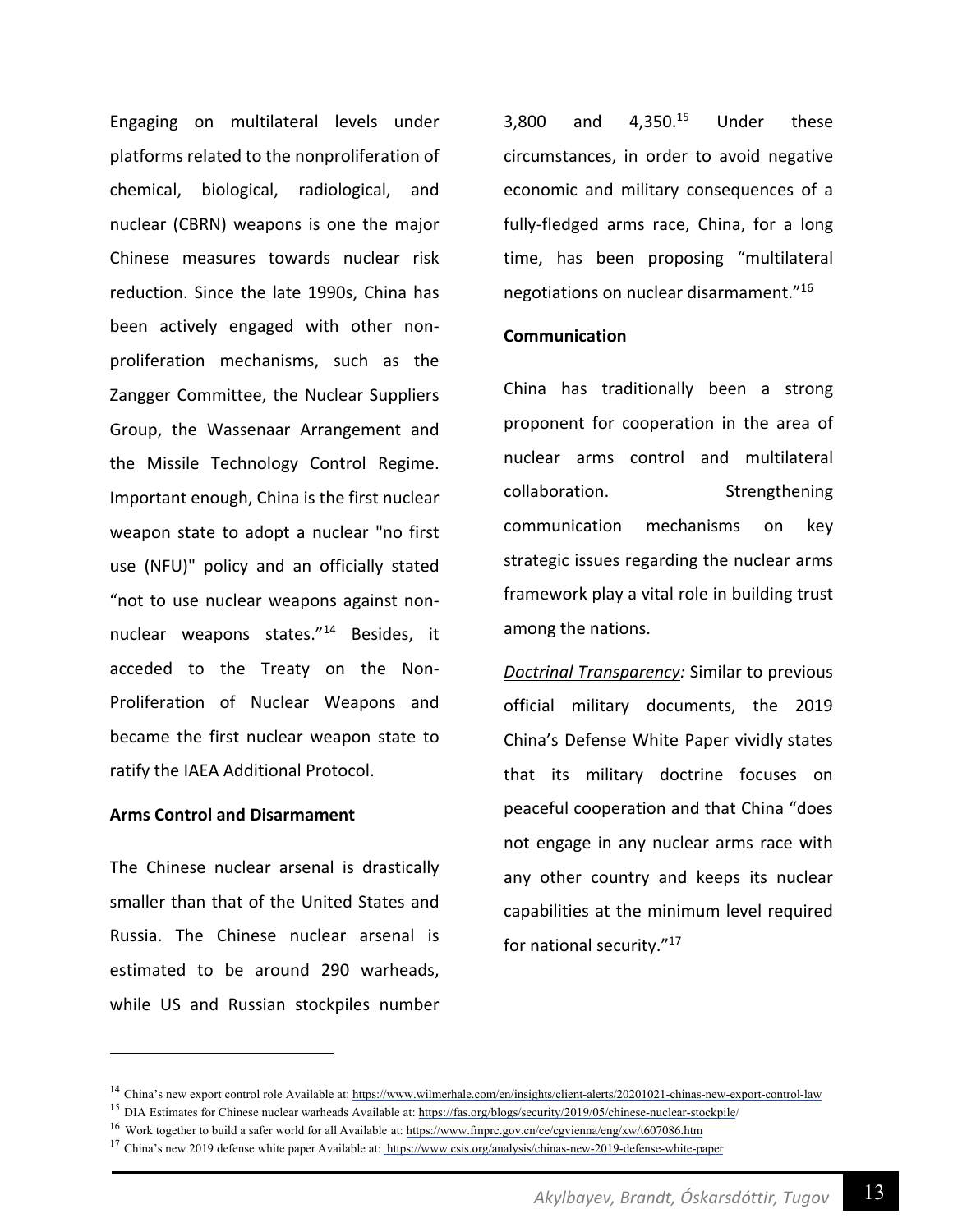*Political Signaling*: Beijing is taking into account growing tensions between the US and China. It has published a document entitled "China's National Defense in the New Era" in which it sends its partners and competitors broad and careful message about risk of a nuclear arms race in Asia and around the world.<sup>18</sup>

*Crisis Prevention Measures and Communications:* China fully realizes potential risks of nuclear arms race between major powers. Thus, strengthening collective responsibility mechanisms on global and regional nonproliferation, disarmament and confidence building measures with P5 states is one of the major keys for crisis prevention.

*Warnings (missile launches and exercises):* China strongly supports "shared responsibility" concept and multilateral control of nuclear missiles exercises. Beijing believes in the importance of the UN and P5 states on missile launches control and building collective non-proliferation measures.

#### **Strategic Stability**

According to official documents, China's fundamental goal is to carry on the "selfdefensive nuclear strategy" and deter nuclear threats against China. For China, maintaining and modernizing a still limited but high-quality nuclear arsenal with the updated technologies serve as a deterrent mechanism and main pretext to carry on working on its nuclear strategy. China's 2015 Defense White Paper openly states that it seeks "nuclear capabilities at the minimum level required for maintaining its national security."<sup>19</sup> In this context, the Chinese stance towards its nuclear strategy and nuclear risk reduction (NRR) policy can be described as pragmatic, meaning "no engagement in arms race."

For China, NRR policy is mainly defined by its current and near-term military capabilities, nuclear arsenal limitations. Thus, Beijing's logic lies in line with collective nuclear weapons responsibility with its P5 counterparts to decrease the role of nuclear weapons in their military and national security doctrines. However, taking into account rising geopolitical tensions between the United States and

<sup>&</sup>lt;sup>18</sup> China's national defense in the new era Available at: http://english.www.gov.cn/archive/whitepaper/201907/24/content\_WS5d3941ddc6d08408f502283d.html <sup>19</sup> The 2015 Chinese white defense white paper on strategy in perspective: maritime missions require a change in the PLA mindset Available at: https://jamestown.org/program/the-2015-chinese-defense-white-paper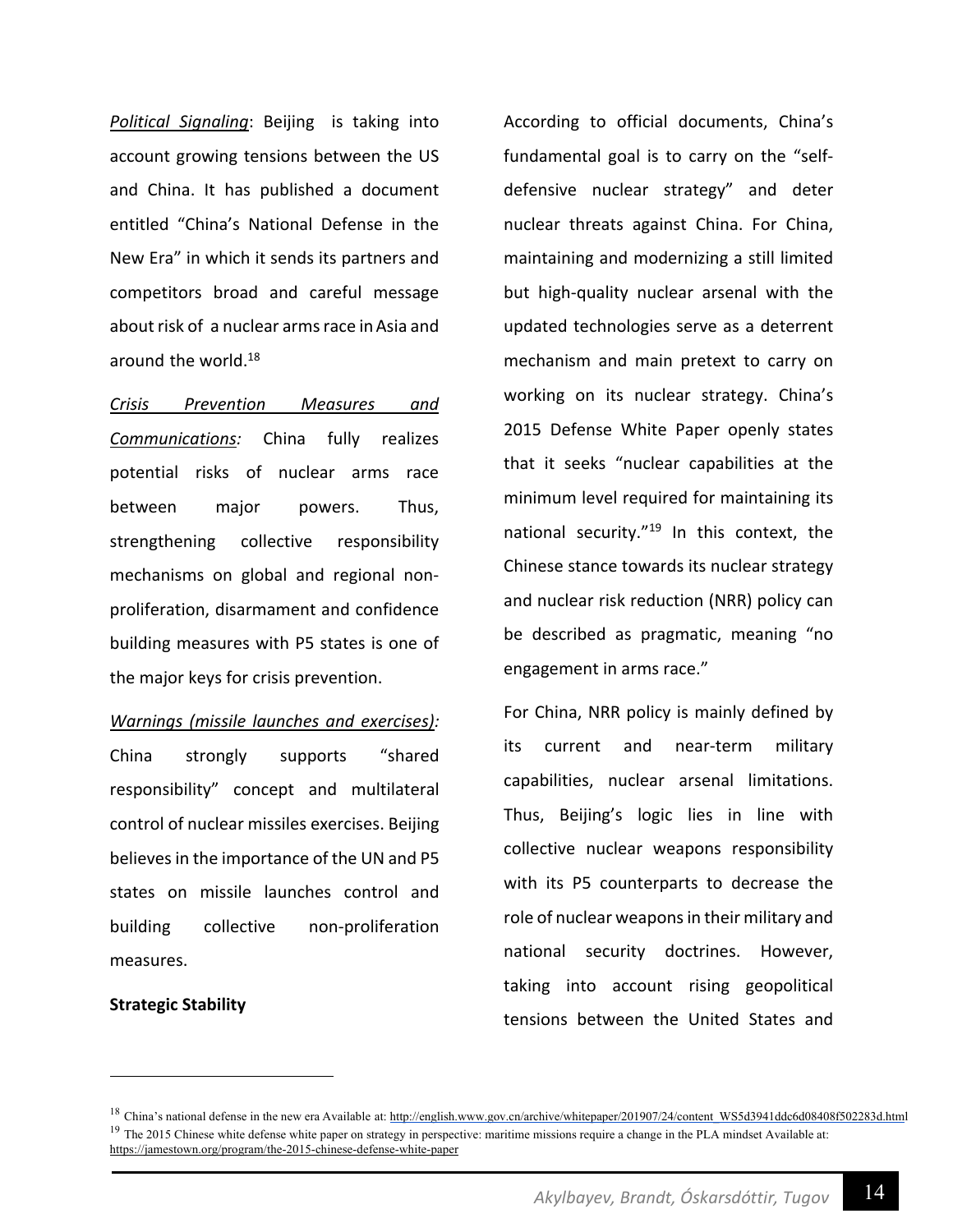China, Beijing is cautiously reforming its military, including its nuclear forces. As a result, growing deterioration of bilateral relations between two key geopolitical stakeholders could trigger a new arms race. $20$  China may consider adding some preconditions to the long-standing policy of "no first use." Beijing's nuclear risk reduction measures are part of a broader vision for global non-proliferation. It is stated that "China's nuclear doctrine is the ultimate goal of complete prohibition and thorough destruction of nuclear weapons.'' That is why Chinese (NRR) measures are basically rooted in its domestic nuclear arms limitations, regional and multilateral legislative mechanisms of nonproliferation, disarmament and confidencebuilding.

*Offensive and defensive arms:* China mainly specifies its nuclear arms policy and its arsenal as purely defensive in its nature. Besides there is no clear estimation on its offensive arms capabilities. However, Chinese defensive nuclear arms narrative may easily change to offensive discourse based on actions of the US and its allies. For China, the US attempts to create a global missile defense system and deploy medium-and shorter-range ground-based missiles in the Asia-Pacific region and Europe will undermine regional peace and global strategic stability.

*Emerging/new technologies*: China has a striving ambition to become the key player in AI and new technologies by 2030. Modernization and "AI-zation" of its nuclear capacities is an ongoing process that certainly touches upon development of autonomous weapons and automated C2 systems (unmanned surface vessels and unmanned tanks, armed drones using AI to collect, fuse, and transmit big data). Taking into account growing concerns from the US and Western allies, China is ready to discuss "new technologies" under the nuclear arms control and negotiation framework.

*Non-strategic nuclear weapons (NSNW):* China's approach towards NSNW is shaped by its "no first-use policy" and has been regarded as a defensive mechanism. At the same time, considering emerging challenges in the region, China is open for discussions on the future of the global arms control negotiation framework, specifically

 $20$  US-China tensions raise risk of nuclear reaction to cyberattacks: report Available at: https://www.scmp.com/news/china/diplomacy/article/3129764/us-china-tensions-raise-risk-nuclear-reaction-cyberattacks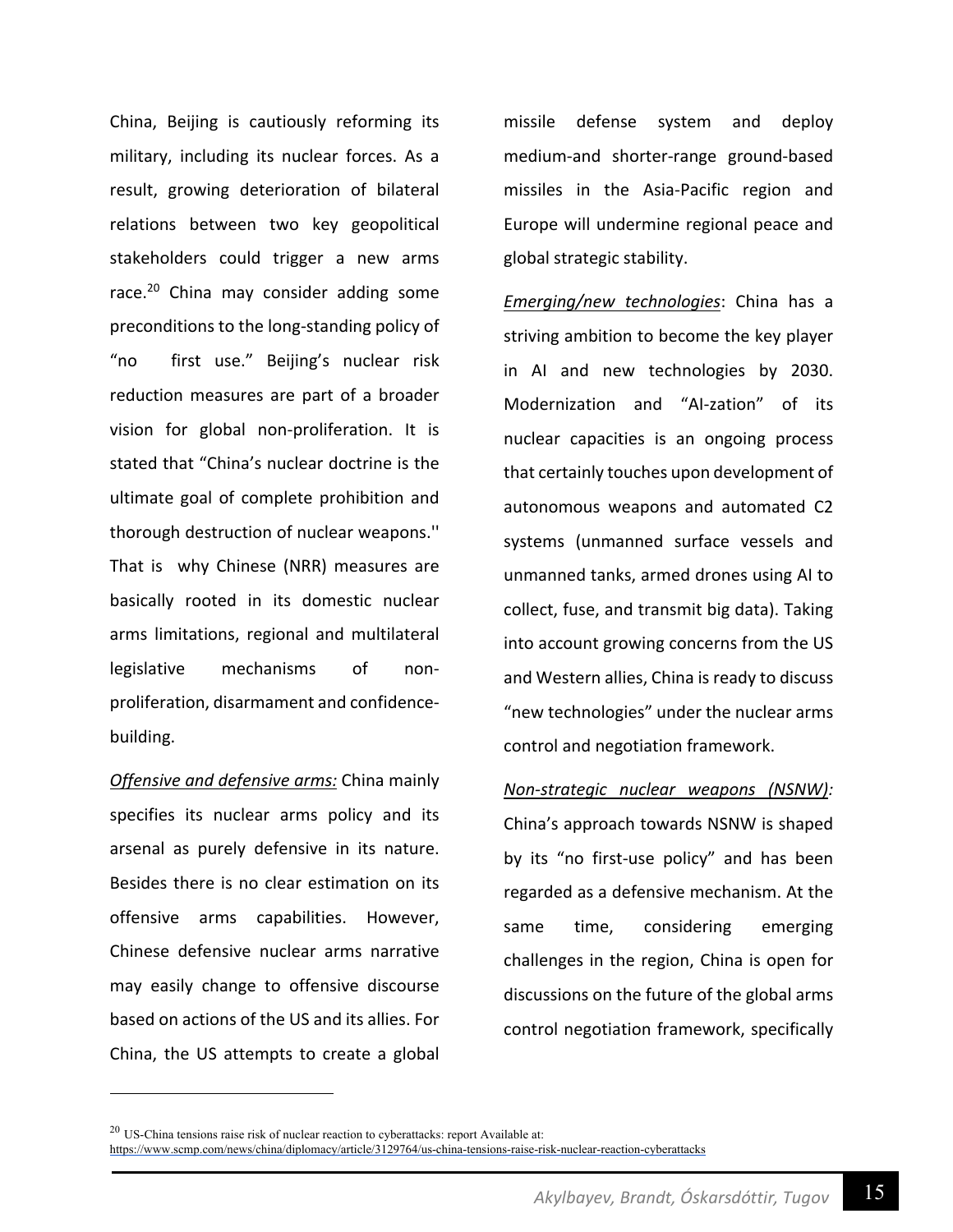on conditions on how NSNW can be integrated into the new grand nuclear arms agreement.

#### **The United States of America**

The United States believes "a nuclear war can never be won and must never be fought" as was stated in the Reagan-Gorbachev joint statement in 1985 and is committed to establishing a world in which the risk of nuclear conflict is eliminated. However, until nuclear weapons are eliminated the risk of nuclear employment exists and must be minimized. In the most recent Nuclear Posture Review (NPR) published in 2018, the previous administration emphasized the goal of eliminating nuclear weapons with the caveat that until nuclear weapons can be eliminated from the world, the United States will retain "modern, flexible, and resilient nuclear capabilities that are safe and secure." As such, there are several areas of interest that the United States understands as contributing to the reduction of these risks.

#### **Non-Proliferation**

Non-proliferation and prevention of nuclear terrorism are of the utmost importance to the United States, and dedicated effort in these realms is seen as vital to reducing nuclear risk. Preventing the spread of nuclear materials and weapons technologies to terrorist groups or irresponsible state actors greatly reduces the risk of a rogue actor acquiring and using a nuclear device in an unexpected manner. These objectives are often aligned among all nuclear weapons states and can be an excellent starting point to build trust and cooperation between parties. Such nascent relationships can then be leveraged to address other areas of concern between the parties paving the way for further risk reduction.

The United States has been an active participant in the international nuclear nonproliferation regime. Beginning in 1991, the Cooperative Threat Reduction Program was established to work with several former member states of the USSR to secure and dismantle weapons of mass destruction. Additionally, the United States continues to demonstrate its commitment to the nonproliferation regime through providing \$200 million, or approximately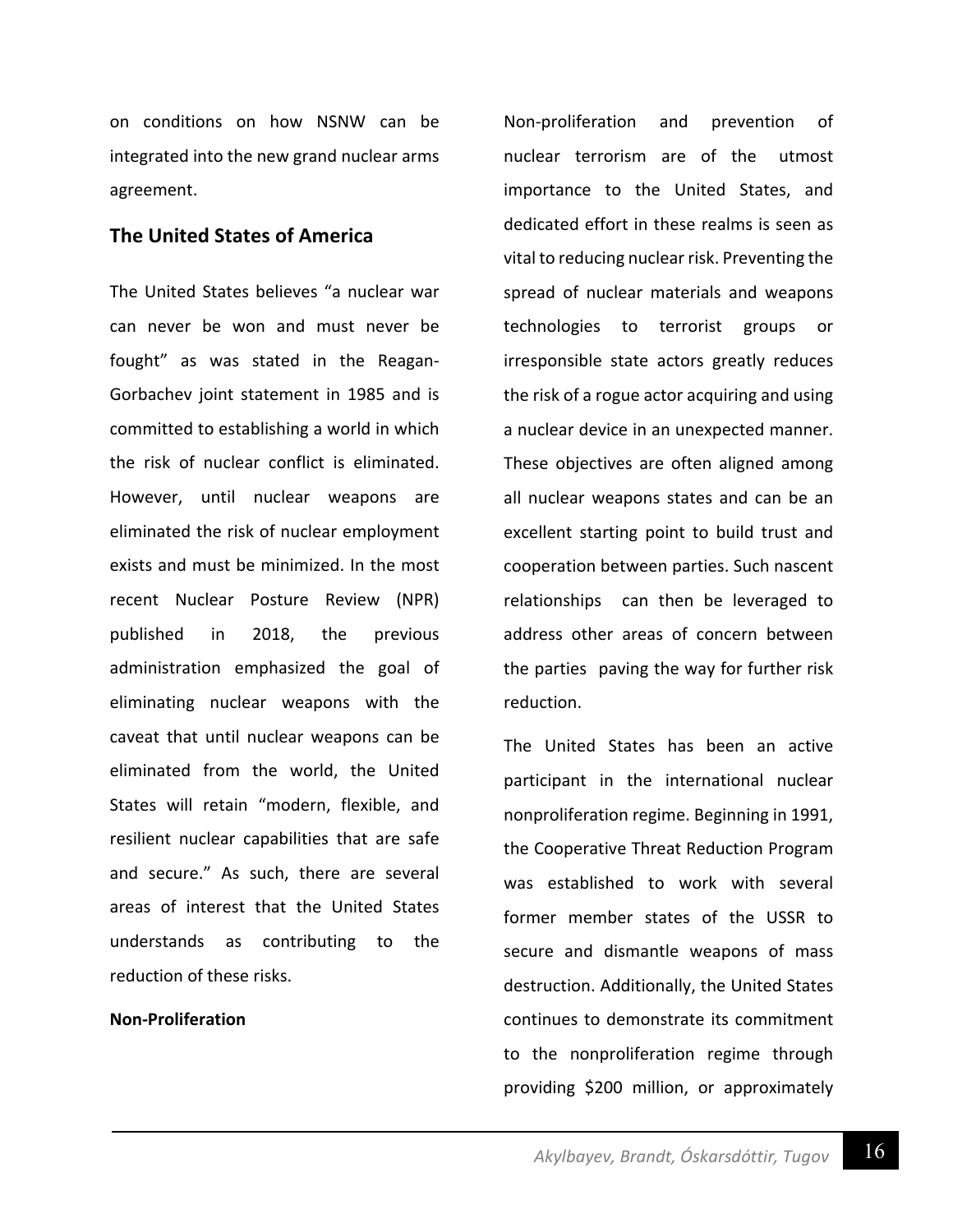25% of the budget, for the International Atomic Energy Agency (IAEA) which is the primary international agency responsible for inspecting various countries for possible proliferation activities.

#### **Arms Control and Disarmament**

The United States sees arms control and disarmament efforts as a foundational component of nuclear risk reduction. These efforts support the ultimate goal of the elimination of nuclear and other dangerous weapons, and can contribute to the sustainment of strategic stability in the interim. If these arms control agreements are verifiable, enforceable, and all parties comply with their responsibilities, they can be an extremely valuable means of reducing nuclear risk. They simultaneously build trust between the parties, enhance communication, provide visibility into opposing arsenals, minimize misunderstandings, complement other international obligations, and open the door to further risk reduction efforts.

Some of the more prominent treaties the United States has been involved in include the New Strategic Arms Reduction Treaty (New START), the Treaty on the

Nonproliferation of Nuclear Weapons (NPT), Agreement on the Notifications of Launches of ICBMs and SLBMs, Treaty on the Reduction and Limitation of Strategic Offensive Arms (START), Limited Test Ban Treaty, and the Threshold Test Ban Treaty, among many others. The United States has also been faithful to its obligations under the various disarmament agreements reducing its nuclear stockpile by over 85% since the height of the Cold War and has not deployed any new nuclear capabilities in over two decades.

#### **Communication**

*Doctrinal Transparency:* Openness and transparency are cornerstones of nuclear risk reduction. It has been the practice of the United States to be open about nuclear policy to help reduce misunderstandings and misperceptions. An excellent example of this openness began after the end of the Cold War with the publishing of a Nuclear Posture Review for each new administration since 1994. This document has often outlined areas of importance to the United States regarding nuclear weapons, current posture, and intended direction moving forward. Many other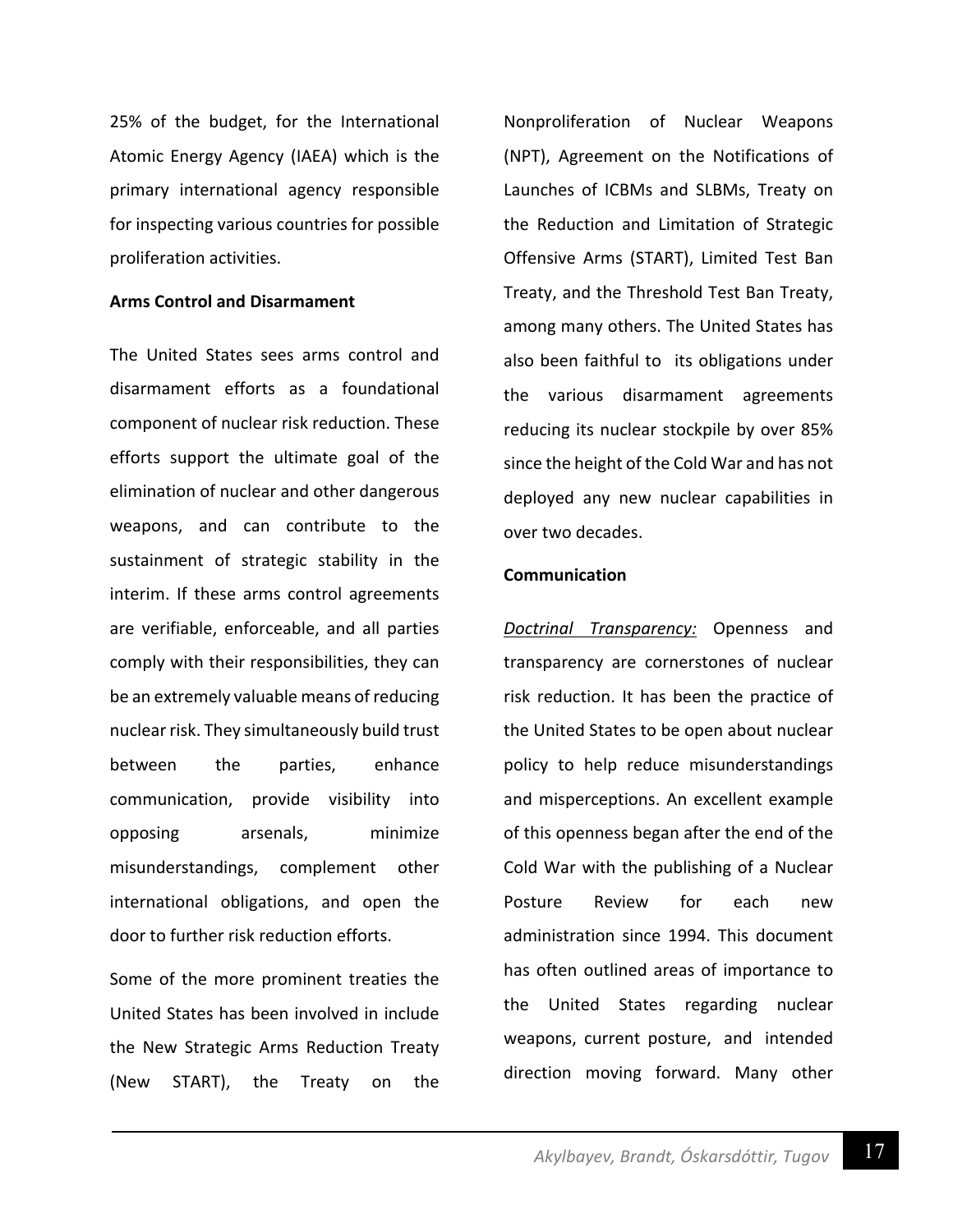statements, documents, and material are also published openly to clearly communicate the intentions of the United States in order to reduce risk. The NPR and other supporting documents are often published in multiple languages and are intended to clearly communicate the broad intentions of the United States to a global audience. By presenting the stance openly, it is hoped to minimize miscalculations and misperceptions and, therefore, reduce associated risk.

*Crisis Prevention Measures and Communications:* In addition to publishing material concerning nuclear policy, the United States established a Nuclear Risk Reduction Center managed by the Department of State initially to increase the communication between the former USSR and the US in 1987. The center was created to relay information about arms activities and, in doing so, to avert any potential escalation through clear and rapid communication. Over the years the Nuclear Risk Reduction Center has grown into the national center for any information exchanges required by 13 arms control treaties and security binding agreements between the United States and more than 55 foreign governments and international organizations.

#### **Strategic Stability**

Of primary importance to the United States is the focus on utilizing nuclear weapons in a deterrent capacity. Throughout the various strategy and policy documents, the emphasis is clear: the United States maintains nuclear weapons for a deterrent capacity and not in an aggressive posture. By declaring these weapons a defensive hedge and not as a primary offensive tool, this can reduce some of the tension. In addition, there is not a one-size-fits-all approach. Tailored and flexible deterrence strategies help reduce the risk of nuclear escalation regardless of the scenario being faced.

#### **The United Kingdom**

The United Kingdom's nuclear policy is intrinsically linked with that of its NATO allies, both France and the United States. The country spends 2.2% of its GDP on defence, second highest of the NATO countries. $21$  The UK follows a policy of deterrence and had up to March 2021 been

<sup>&</sup>lt;sup>21</sup> Global Britain in a Competitive Age: The Integrated Review of Security, Defence, Development and Foreign Policy. Published in March 2021. P. 101.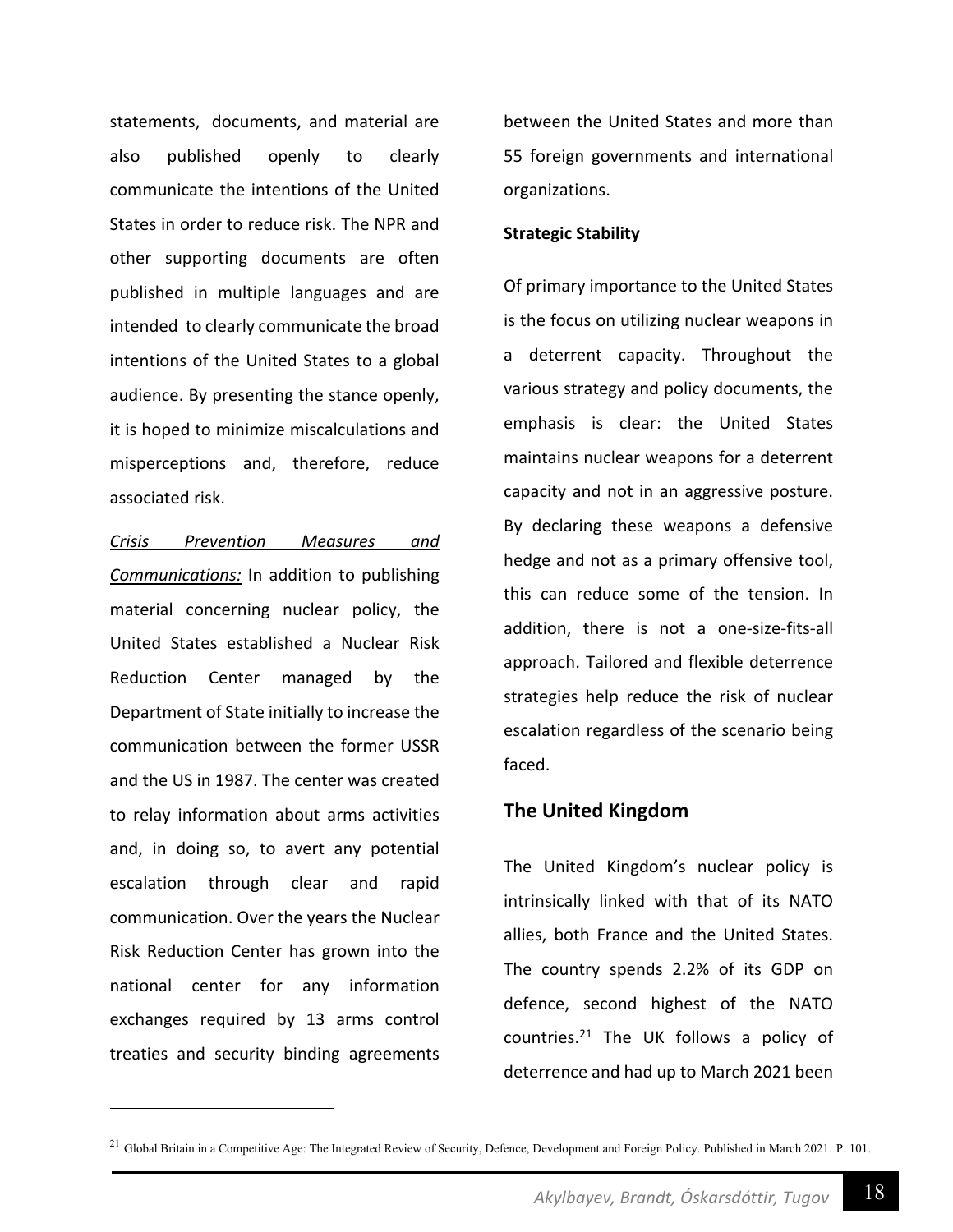progressing towards a smaller and more transparent arsenal for over two decades, but announced significant change in its nuclear posture in *Global Britain in a Competitive Age: Integrated Review,* where an increase in the cap on the UK nuclear stockpile was announced.<sup>22</sup> Britain has sought interdependence with the United States since the 1950s but has at the same time stressed the importance of maintaining an independent targeting policy, namely the ability to target Moscow, often named the 'Moscow criterion'<sup>23</sup> which previous governments have seen as important requirements of UK deterrence. The UK-Russia relationship has been growing strenuous over the years and became even more strained after the Ukraine crisis in 2014 and the Skripal incident in 2018.24 In 2008 the United Kingdom removed all US tactical weapons from its soil but the recent review suggests it might be trying to "show off" to the US.

#### **Non-Proliferation**

The United Kingdom sees countering proliferation as integral to its security and prosperity<sup>25</sup> and supports the current nonproliferation regime through the NPT agreement. The UK will take a strong stance against emerging threats such as the illicit acquisition of dual-use or advanced tech, by for example reinforce international governance of state access to CBRN weapons, materials or related technology and are dedicating a 22 million pounds funding in 2021-2022 to enhance nuclear detection capabilities<sup>26</sup>, using intelligence to tackle proliferation networks and proliferation finance by identifying hot spots, routes etc.

According to their *Independent Sanctions Policy,* the United Kingdom will hold countries such as Iran and North-Korea to account "to combat state threats, terrorism, cyber-attacks, and the use and proliferation of chemical weapons."

#### **Arms Control and Disarmament**

The UK is shifting from its decade long stable policy and announced an increase in

<sup>&</sup>lt;sup>22</sup> Global Britain in a Competitive Age: The Integrated Review of Security, Defence, Development and Foreign Policy. Published in March 2021.

<sup>&</sup>lt;sup>23</sup> John Baylis (2005) British Nuclear Doctrine: The 'Moscow Criterion' and the Polaris Improvement Programme, Contemporary British History, 19:1, 53-65

<sup>24</sup> https://rusi.org/in-the-news/it-or-not-russia-and-uk-need-each-other-%E2%80%93-and-will-have-talk

 $25$  Global Britain in a Competitive Age, p. 85-86.

<sup>26</sup> Global Britain in a Competitive Age, p. 102.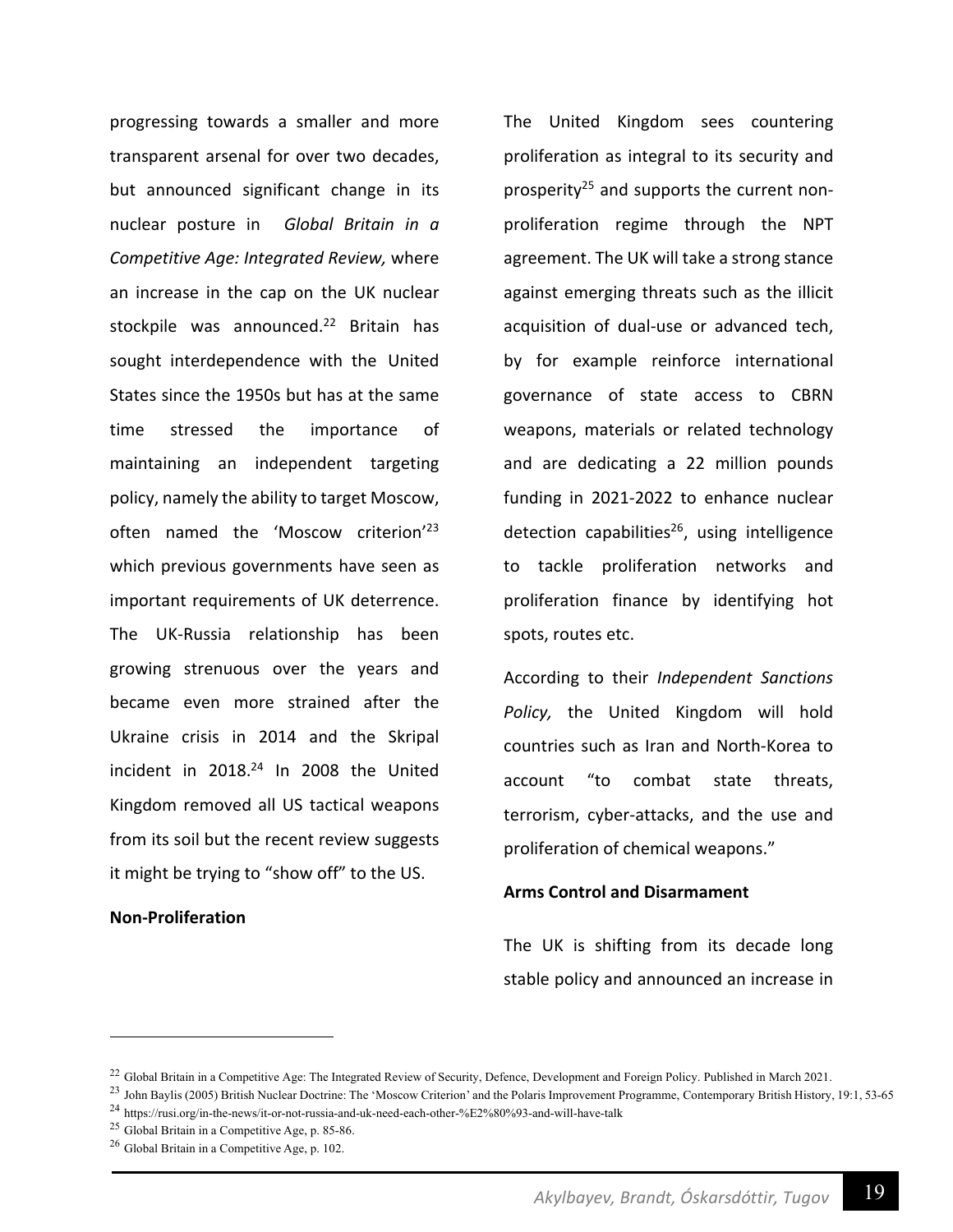its stockpile by about 45%, from previous 120, capped at 180 to rise to 260 by the mid-2020s. Suggesting that the UK wants to be perceived more assertively when it comes to their nuclear power. The change in the UK's strategic posture, which has yet to go through proper debate in Parliament as some critics have pointed out<sup>27</sup>, also indicates that Britain will or would use Weapons of Mass Destruction (WMD) to thwart attacks or threats from emerging technologies. The UK will have the smallest stockpile of the NPT-recognised nuclear weapon states but will be seen to be quantitatively increasing their nuclear stockpiles which may be contravening its disarmament obligations under Article VI of the Nuclear Non-Proliferation Treaty. Analysis: This change in posture indicates that the UK government sees credible nuclear deterrenceas being more important than its disarmament commitments.

#### **Communication**

One of the most significant policy changes is that the UK is shifting from somewhat transparent to "will remain deliberately ambiguous about precisely when, how and at what scale we would contemplate the use of nuclear weapons."<sup>28</sup> Which seems slightly contradictory to claims that such weapons would only be used in "extreme circumstances of self-defence."29

*Doctrinal transparency:* The United Kingdom has never provided the exact size of its nuclear arsenal and has now committed fully to strategic ambiguity. The goal and interest for the United Kingdom in choosing strategic ambiguity is most likely to deter nuclear use by inspiring caution in an adversary during a time of crisis. The UK and it's US ally are making their doctrinal transparency more like that of China and Russia with the aim to "convince decisionmakers in Moscow and Beijing that the risks of miscalculation are too high to pursue regional adventurism or aggression."30

*Political signalling*: It's Integrated Review clearly showed that the UK wants to be seen as a relevant P5 country despite departing the European Union and having the smallest stockpile of the P5 countries. "As a P5 member, we have a responsibility to

<sup>27</sup> RUSI: https://www.rusi.org/commentary/going-ballistic-uk-proposed-nuclear-build

<sup>28</sup> Global Britain in a Competitive Age, p. 77.

<sup>29</sup> Global Britain in a Competitive Age, p. 76.

 $30$  War on the Rocks. Heather Williams. https://warontherocks.com/2021/04/u-k-nuclear-weapons-beyond-the-numbers/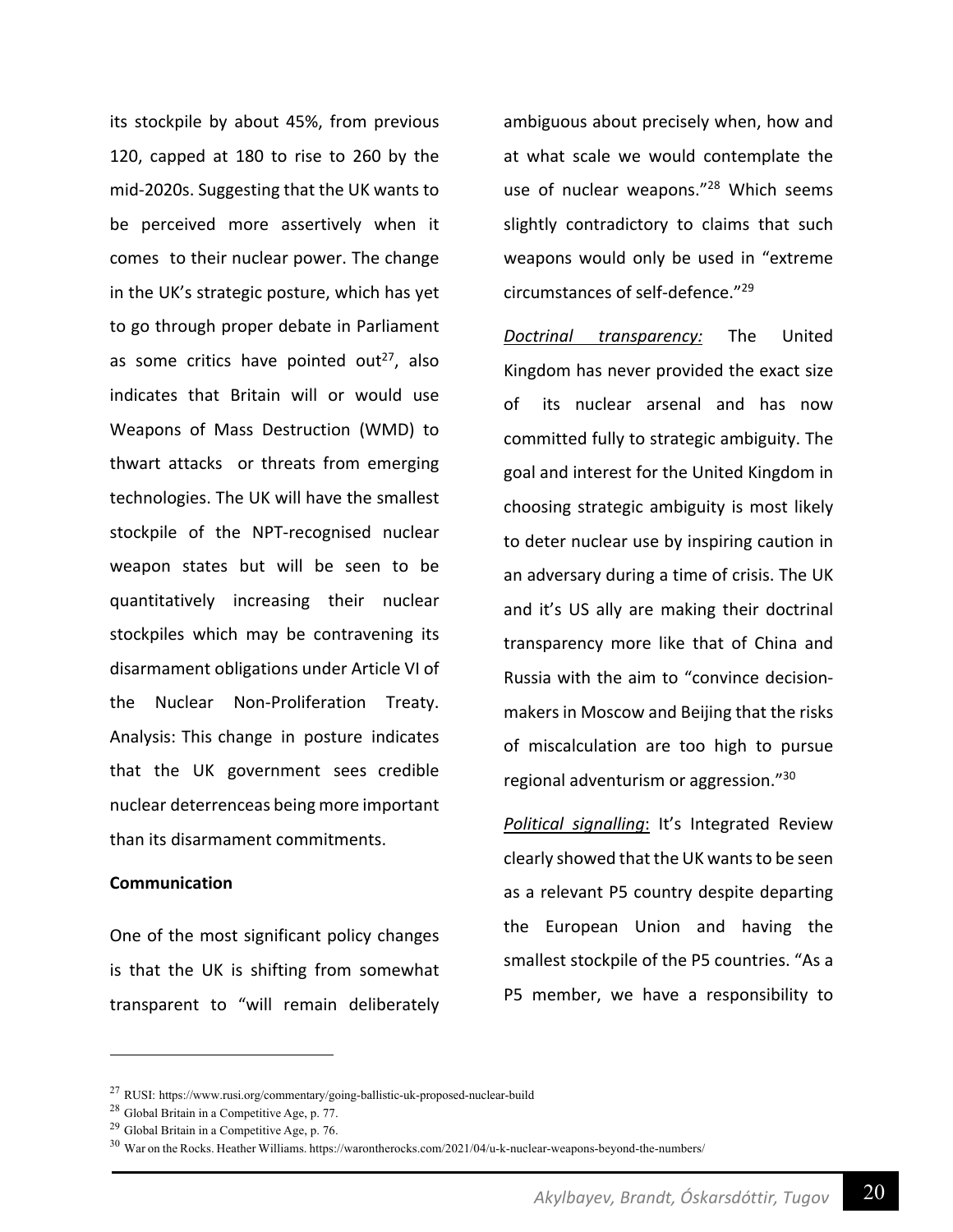contribute to international security."31 The government has just deployed the aircraft carrier HMS Queen Elizabeth on operational deployment to India, Japan and South Korea (among other places) in May 2021, which is most likely meant to serve as a signal to the US (as an ally) and China (as a potential adversary) that the UK can bring military power to bear in the Indo-Pacific area.

*Crisis prevention measures*: The United Kingdom does not restate the famous "a nuclear war cannot be won and must never be fought" in its *Integrated Review* and does in general not focus on opportunities to reduce risks of misperception, which would be highly important going forwards with its newly adopted doctrine of strategic ambiguity.

#### **Strategic Stability**

It is obvious from the UK's *Integrated Review* that it sees -or wants others to see- growing international competition and increasing threats from Russia, China, North Korea and Iran. The UK wants to remain a relevant and

strong actor against Russia as (according to the UK) Russia "continues to pose the greatest nuclear, conventional military and sub-threshold threat to European security" and that the "modernisation of the Russian armed forces, the ability to integrate whole of state activity and a greater appetite for risk, makes Russia both a capable and unpredictable actor."32

The United Kingdom is strongly committed to full implementation of the NPT, including nuclear disarmament, non-proliferation and peaceful uses of nuclear-energy. "However, we reserve the right to review this assurance if the future threat of weapons of mass destruction, such as chemical and biological capabilities, or emerging technologies that could have a comparable impact, makes it necessary."<sup>33</sup> This marks a change from the previous Trident program, and sets the UK on a different policy than that of its US ally which says it would only use nuclear weapons to respond to or deter a nuclear attack, as stated by US president Joe Biden during his election campaign.<sup>34</sup>

 $31$  Global Britain in a Competitive Age, p. 69.

<sup>32</sup> Defence in a Competitive Age, March 2021 Available at:

https://assets.publishing.service.gov.uk/government/uploads/system/uploads/attachment\_data/file/974661/CP411\_-Defence\_Comm and\_Plan.pdf <sup>33</sup> Global Britain in a Competitive Age, p. 77.

<sup>34</sup> https://www.pbs.org/newshour/politics/biden-says-he-would-push-for-less-u-s-reliance-on-nuclear-weapons-for-defense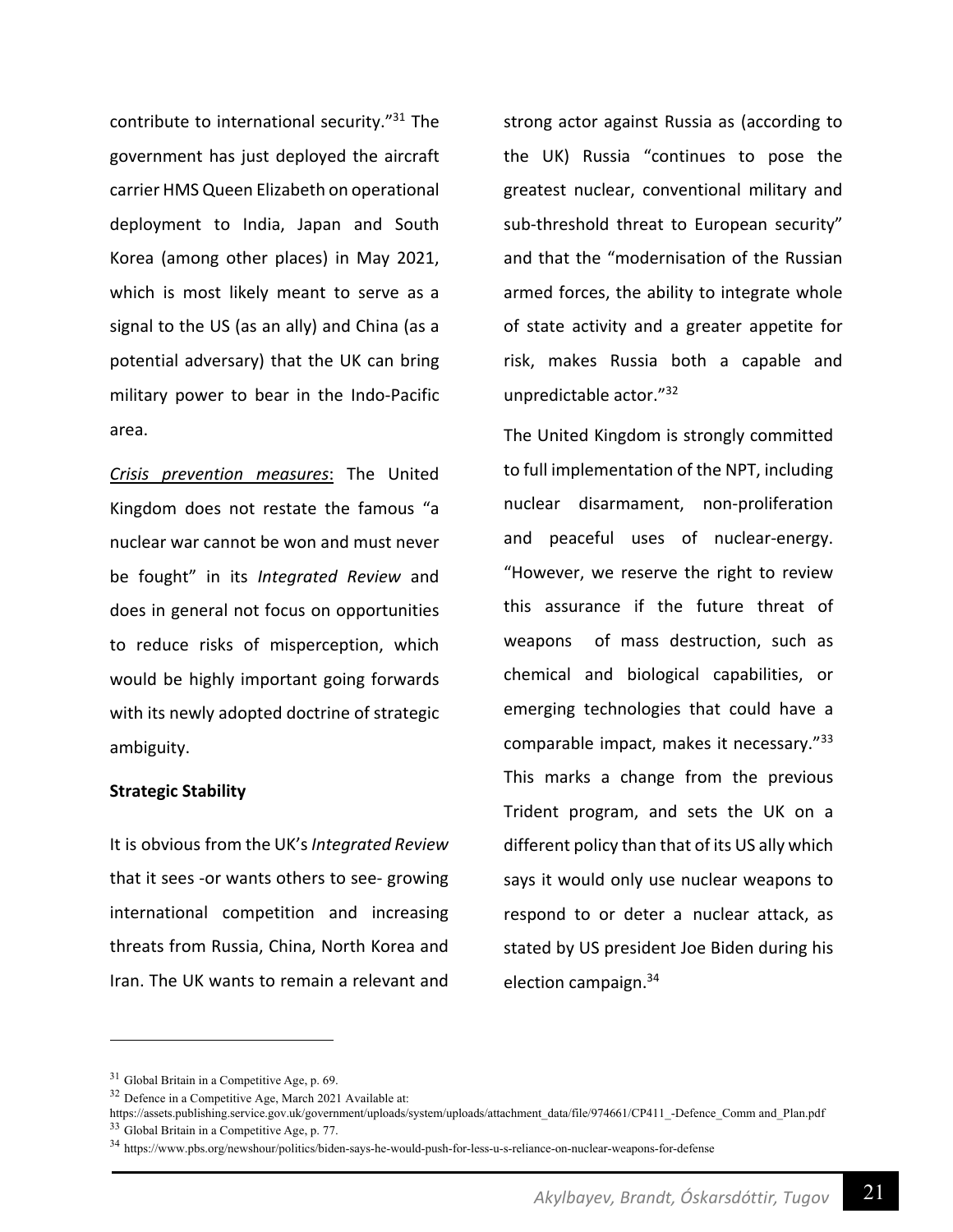The UK has had a strong strategic relationship with France and sees that relationship as an important part of European security, the two countries being the sole countries in the continent to provide deterrence towards Russia. "The 1958 Mutual Defense Agreement (MDA) has been central to our shared nuclear security goals and we are committed to its renewal in 2024,"<sup>35</sup> is clearly stated in the UK's nuclear policy. It also highlights the 2010 Teutates Treaty between France and UK, and that "no circumstances under which a threat to the vital interests of one would not constitute a threat to the vital interests of the other."36 The UK will renew its nuclear deterrent and replace its Vanguard Class submarines with four new Dreadnought Class submarines.

Given the changing security and technological environment, the UK now has taken the stance of extending its "longstanding policy of *deliberate ambiguity* and no longer give public figures for our operational stockpile, deployed warhead or deployed missile numbers" arguing that this ambiguity will contribute to strategic stability.

#### **France**

France's nuclear path was set in 1945 immediately following the end of World War II, and reconfirmed in the 1950s. The country is transparent about its doctrinal stance that it "will never engage into a nuclear battle or any forms of graduated response." A major reasoning behind France's determination of having nuclear weapons was firstly that France was aware of the limits of itsinfluence as a non-nuclear nation within the international community, especially within the then Atlantic Alliance and the UN Security Council.<sup>37</sup> France was traumatised following the defeat in 1940 and the German occupation, and in the rebuild of the country the political leadership was adamant about the fact that nuclear weapons would strengthen the country in "never again 1940"<sup>38</sup> and in addition to that, "as soon as France wished to have its own tools to guarantee its security against the Soviet Union, only the nuclear choice made

<sup>35</sup> Global Britain in a Competitive Age, p. 77.

<sup>36</sup> Integrated Review, page 77.

 $37$  According to Francis Perrin, entering the Security Council room without nuclear weapons was like arriving at a "meeting of gangsters without having a knife to put on the table". Quoted in Herbert Krosney & Steve Weissman, The Islamic Bomb (New York: Times Books, 1981), p. 70. <sup>38</sup> See Céline Jurgensen & Dominique Mongin (ed.), "France and nuclear deterrence – A Spirit of Resistance", Recherche &Documents n°01/2020, Fondation pour la recherche stratégique, 2020.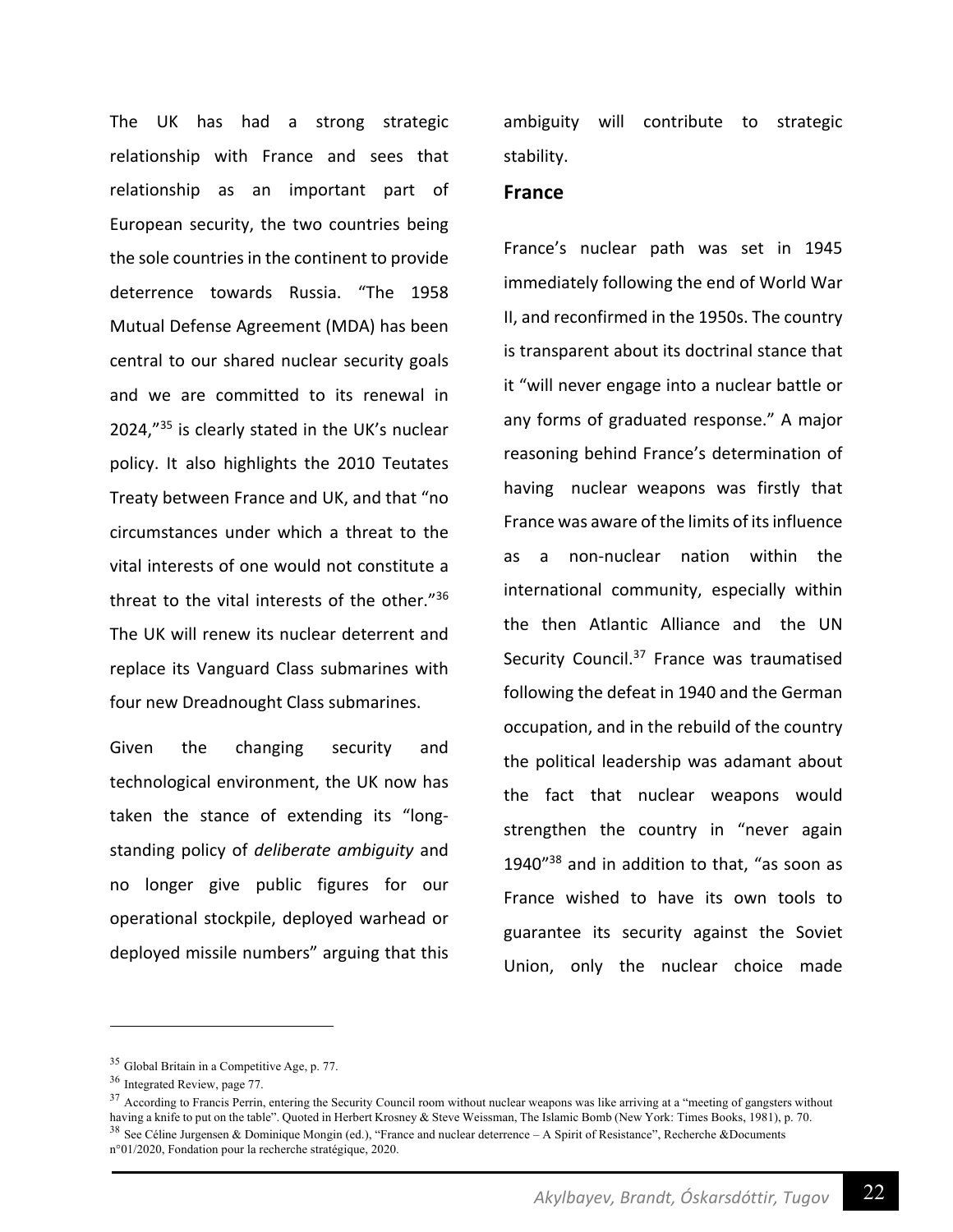sense."39 Very early on, France was aware of the limits of national autonomy vis-à-vis the American protector. This autonomy has filtered through France's foreign policy strategy and is fundamental to its nuclear doctrine/strategy and is seen in its attitude towards all the main pillars of the NPT.

#### **Non-proliferation**

France fully supports full implementation of the NPT and was the first nuclear power, together with the United Kingdom, to ratify the CTBT (1998). France sees nonproliferation as a fundamental path towards a safer and more peaceful world and claims it can be achieved through developing friendly relations between states, refusing the arms race and respecting the legitimate self-defence. As mentioned, France fully supports the NPT with the ultimate goal of elimination of nuclear weapons and complete disarmament but is realistic about that the progress to this kind of goal could only be gradual and would most likely not be willing to sacrifice strategic stability or its autonomous foreign policy to show initiative in its own disarmament.

#### **Arms Control and Disarmament**

As previously mentioned, one of France's utmost national interests is its ability to remain an autonomous actor in the international arena. None of the other NPT countries have associated military nuclear capability and national independence to the same point as France: nuclear capability and national independence are, in the eyes of the French administration. intrinsically interlinked concepts. There has been a decade-long continuity in policy of agreement with obligations of disarmament under article VI of the NPT Treaty and France wants to be seen as a fully cooperative and responsible NWS by ratifying the NPT, but would not undertake unilateral disarmament as it would "exposing ourselves as well as our partners to violence and blackmail, or depending on others to keep us safe."40 That said, France has taken significant steps towards disarmament: it has halved its total warheads since the Cold War peak, no longer deploys nuclear weapons on its aircraft carriers, and it has introduced measures and processes which extend the time it takes to launch nuclear weapons to several days.

<sup>&</sup>lt;sup>39</sup> Fondation pour la Reserche Stratégique - French Nuclear Deterrence Policy, Forces, And Future: A Handbook - Bruno Tertrais. <sup>40</sup> Speech of the President of the Republic on the Defense and Deterrence Strategy, Paris, War College, 7 February 2020.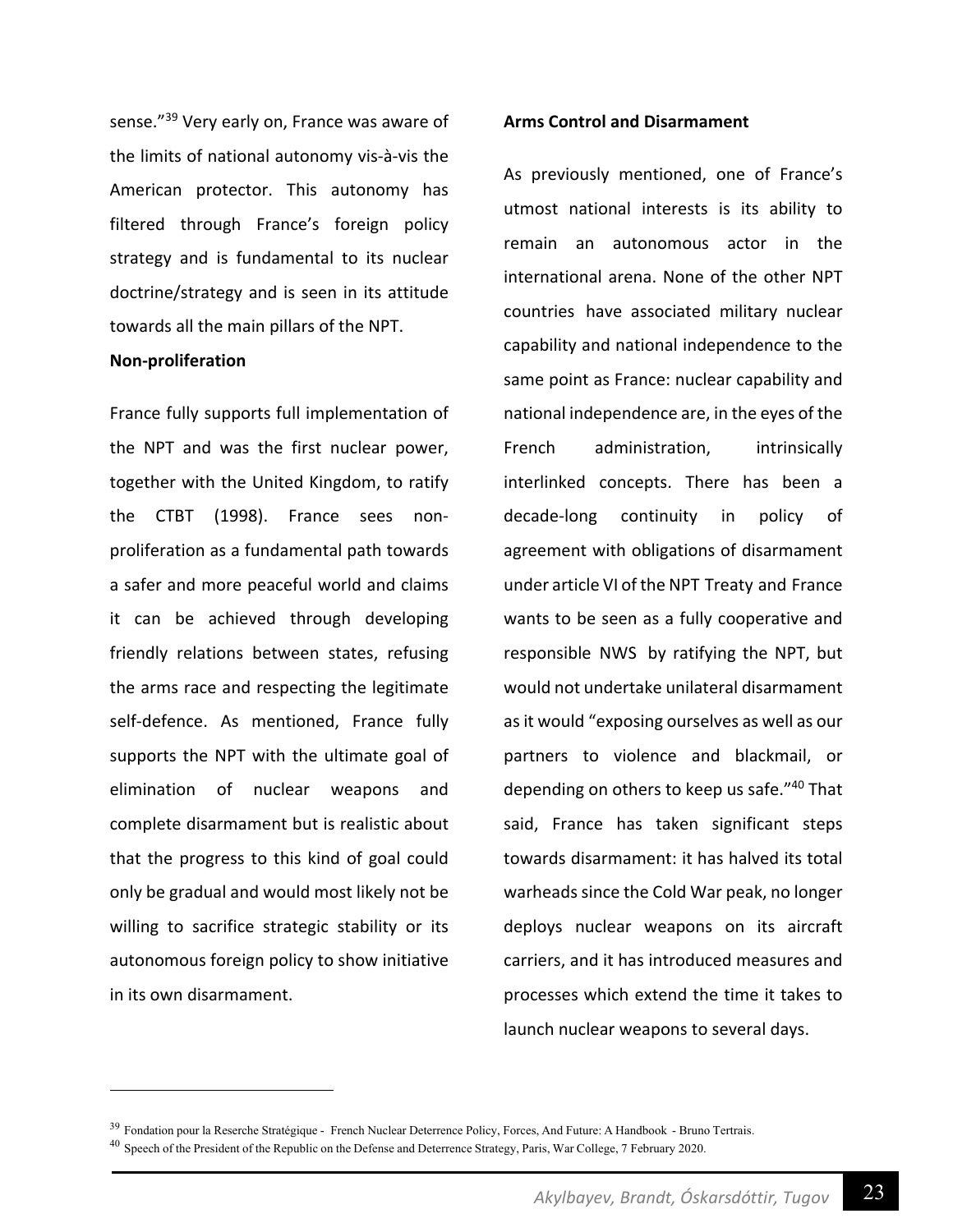#### **Communication**

France is in general very willing to commit, and to initiate attempts to improve transparency about its nuclear armament. It has repeatedly published official information about its arms and is transparent about its policy that it "will never engage into a nuclear battle or any forms of graduated response" (Macron's Feb 2020 speech) and sees clear communications as an important contribution to strategic stability and deterrence. From 1994 President Mitterrand gave a detailed account of France's strategic weapons, $41$  to both Nicolas Sarkozy and Holland openly dismantling facilities and inviting international visitors to visit the grounds. $42$ Since then France has increased its emphasis on transparency and prepared a special dossier on nuclear transparency for the NPT Review in 2020. France has been quite vocal about their willingness to engage in risk reduction activities, and has led the work on a common reporting framework for the P5 countries in Beijing 2014 and similarly at the 2013 meeting in Geneva, France led work on transparency and confidence-building measures.<sup>43</sup>

#### **Strategic Stability**

France sees its nuclear capabilities and deterrence posture as a vital interest, not only for the country itself, but for its European and NATO allies. This can be seen as a thread through any policy and strategy document and gets reaffirmed by the French government for decades, most recently by President Macron: "our nuclear forces have a deterrent effect in themselves, particularly in Europe. They strengthen the security of Europe through their very existence and they have, in this sense, a truly European dimension."<sup>44</sup> The notion of vital interest within the European Union has grown even stronger with the United Kingdom leaving the Union, and France sees itself as the 'main' protector of the European Union countries following Brexit. That said, France's most vital national interest is an independent and autonomous foreign policy, and it could almost be said that the country prides itself

<sup>&</sup>lt;sup>41</sup> Speech by François Mitterrand, President of the French Republic, on the French policy of deterrence, Paris, 5 May 1994.

<sup>42</sup> Fondation pour la Reserche Stratégique - French Nuclear Deterrence Policy, Forces, And Future: A Handbook – Bruno Tertrais.

<sup>43</sup> ELN - The P5 Process 10 years on - 2019, Maximilian Hoell

<sup>&</sup>lt;sup>44</sup> Speech of the President of the Republic on the Defense and Deterrence Strategy, Paris, War College, 7 February 2020.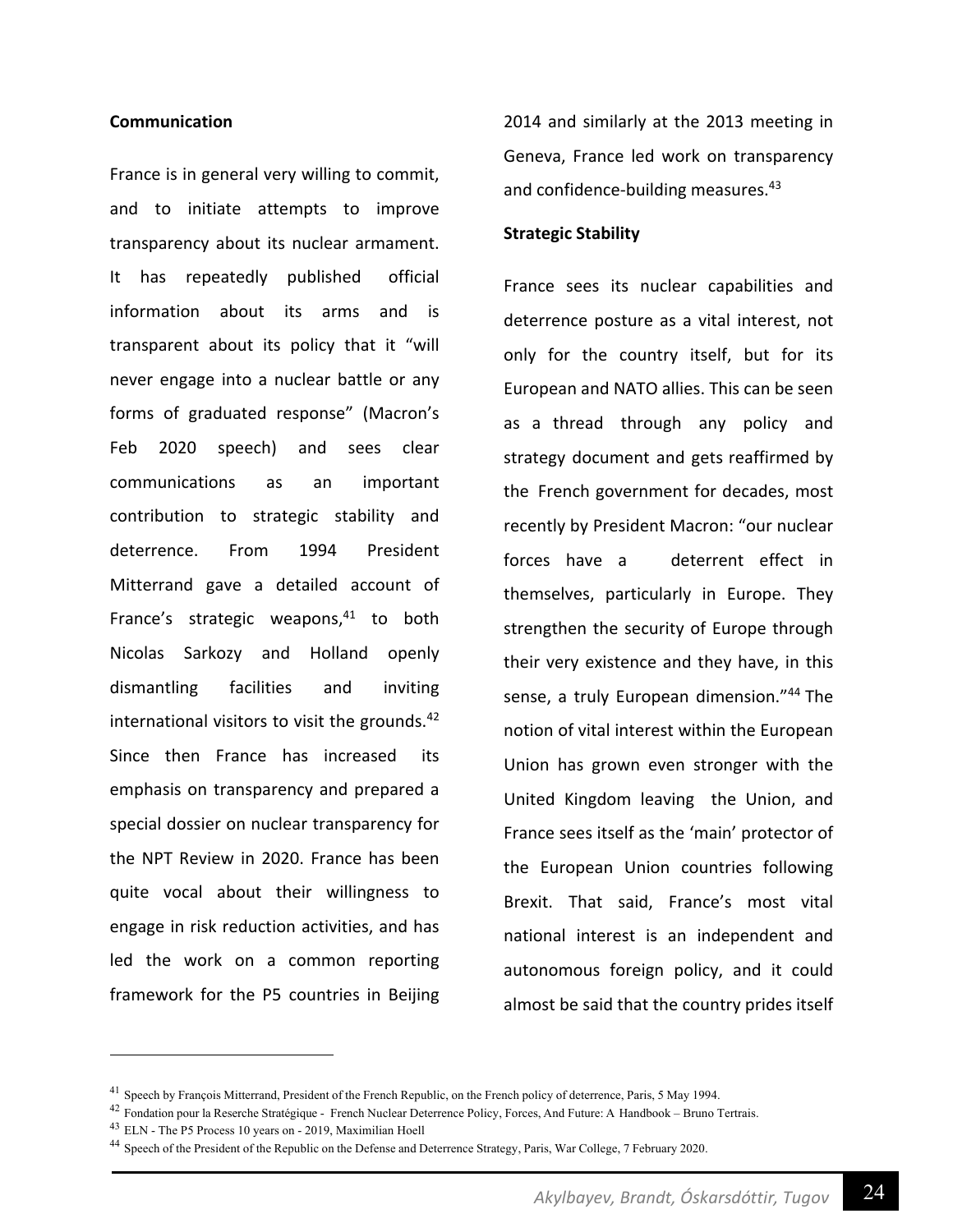of being able to, as mentioned above, be able to make its own decisions without having to 'bend' to the United States in terms of policy decisions and this is greatly important in how France sees strategic stability and something the country will not fall back on.

# **Negotiation Campaigns as a framework—the key to the P5 stalemate?**

Most large deals are the "culmination of many focused negotiations among various parties, each with its own concerns."45 In other words, most big deals are built on "a series of smaller ones." The P5 countries must approach the P5 process towards NRR in a similar manner by breaking complex risk reduction issues into smaller deals in order to negotiate in a more efficient manner.

When 'the P5 process' was suggested in 2008 it was hailed as 'an important step forward'46 by states, policy analysts and the public. Now entering its 13th year, the process is at a stalemate. It is time to take a broader, more strategic approach by shifting to a multifront campaign among all P5 countries. Such a shift could focus on a more holistic negotiation process by breaking each of the key interest areas into smaller "deals."

While it is important to choose the right tactics for each piece of the negotiation puzzle, it is also vital to identify and form a "negotiation campaign,"<sup>47</sup> a multi-frontal strategic approach to putting the various pieces together. By using a campaign, the countries could increase the likelihood of reaching an acceptable outcome, enhance credibility, and strengthen the P5 'alliance' commitment to the NPT.

Dr. David Lax and Dr. Jim Sebenius developed a procedure to organize a negotiation campaign which will be used to structure a potential P5 campaign. In their process, once a target outcome has been identified and barriers preventing a deal are assessed the six following steps must be accomplished.

> 1. **Choose the right parties and group them into fronts**: Identify what

<sup>45</sup> Lax and Sebenius, page 1.

<sup>46</sup> Andrea Berger and Malcolm Chalmers (2013) 'Great Expectations: The P5 Process and the Non-Proliferation Treaty', WhitehallReport 3-13 (London: Royal United Services Institute), p. 1.

 $47$  Lax and Sibenius, page 1.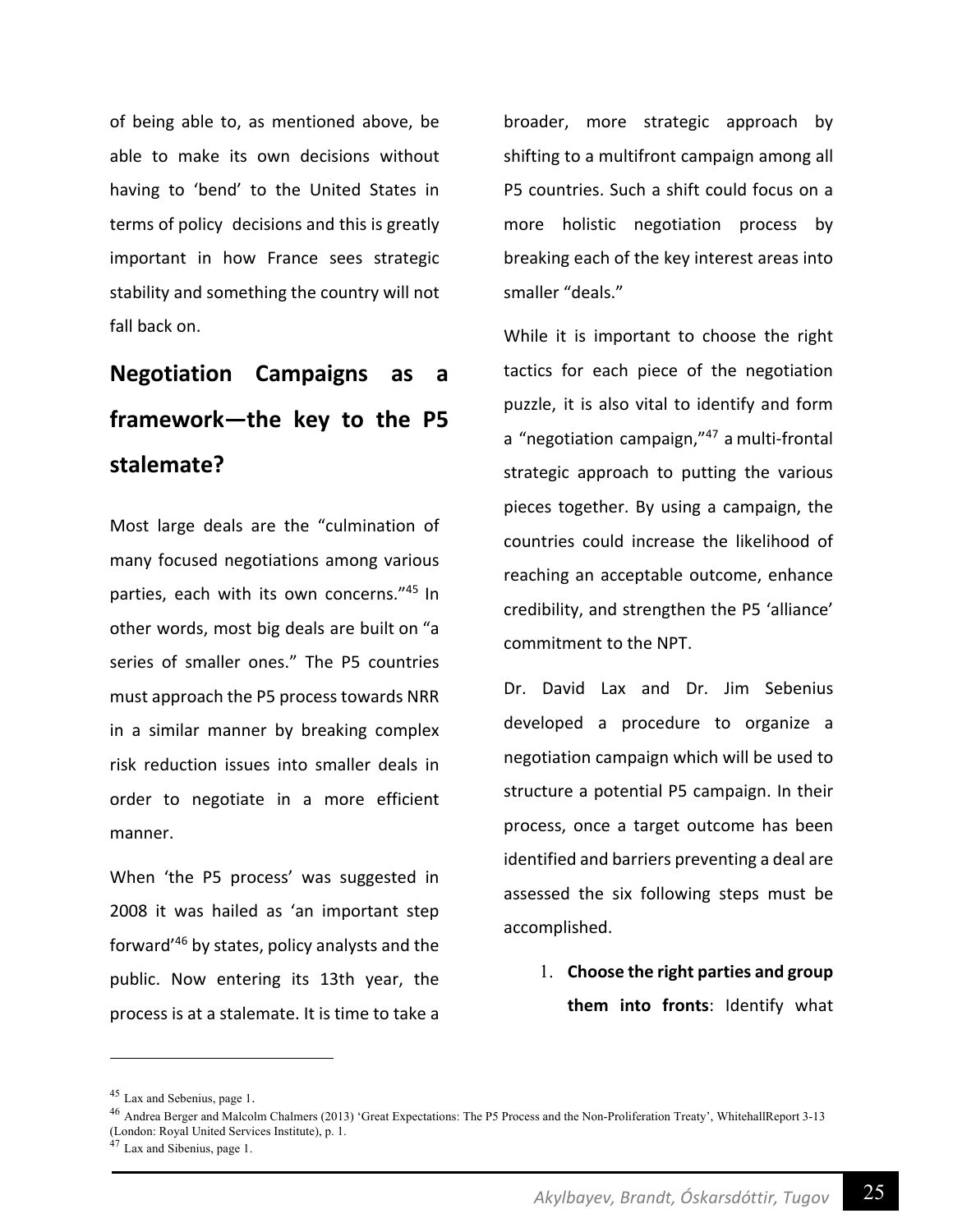parties must be involved and analyse (and decide) how they should be grouped into manageable fronts. The fronts can be internal, external, political and national fronts. Lax and Sebenius suggest "mapping backward" from the target deal to discover who must be involved in the campaign, i.e. mapping out the target's major influencers. The best way to group the influencers would be by shared key interest or based on tight relationships.

- 2. **Assess interdependencies among fronts:** for a successful analysis it is vital to assess the interdependencies among the fronts to understand if and how they are positively and/or negatively affected by one another. Are there any provisional agreements that need to be taken into account?
- 3. **Determine whether and when to combine fronts:** in complex situations with a large number of fronts (which NRR negotiation among the P5 countries most

certainly is) dealing separately with each front might be an effective way to organize the team's effort. The benefits of combining fronts are that success on a single front could yield a resource or worth to others (increased transparency of one P5 country would for example be of worth for other P5 countries). When there is little or no interdependence among fronts they should be kept separate and only combined when it is important or beneficial for the wider dealmaking.

4. **Sequence the campaign:** smartly sequence which key actor or front is locked in first, i.e. when the value of success on one front is enhanced by success elsewhere, focus elsewhere first. This could both send important signals and create success later on. "Focus earlier on a front when success at that stage is required for later progress or when it sends a positive signal, takes advantage of deference or influence among parties, or strengthens your later position." In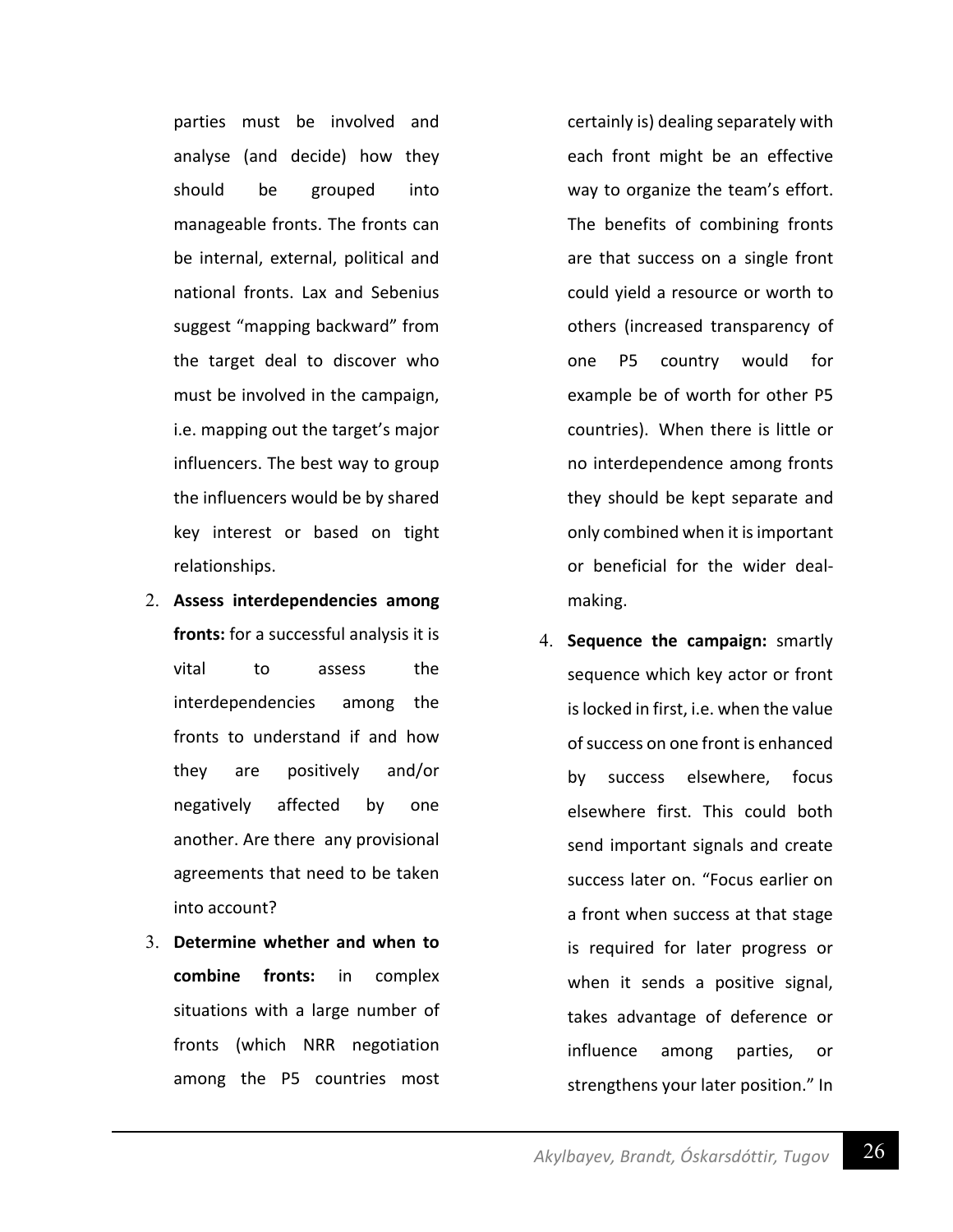the case of P5 NRR negotiations, getting a country which has been reluctant to give in on a certain issue, for example Russia on XYZ, could send important signals to others and get them to either compromise on their own red lines or to push other non-willing countries to compromise.

- **5. Determine how much information to share and when:**  Information sharing and sequencing go hand in hand and public perception of the negotiation process can matter greatly. A negotiator needs to be able to evaluate where information might mobilize opponents.
- **6. Learn and adapt:** Be prepared to re-design and continually evaluate the execution of the campaign as new information surfaces, and alignment and circumstances may change.

# **Table of P5 Nuclear Risk Reduction Interests**

The table below highlights each of the P5 countries' interests in a variety of areas related to nuclear risk reduction. A P5 negotiation campaign should focus on commonalities and tradeoffs among these interest areas in order to break through the gridlock preventing further action by the P5 and progressing towards the NWS compliance with Article VI of the NPT.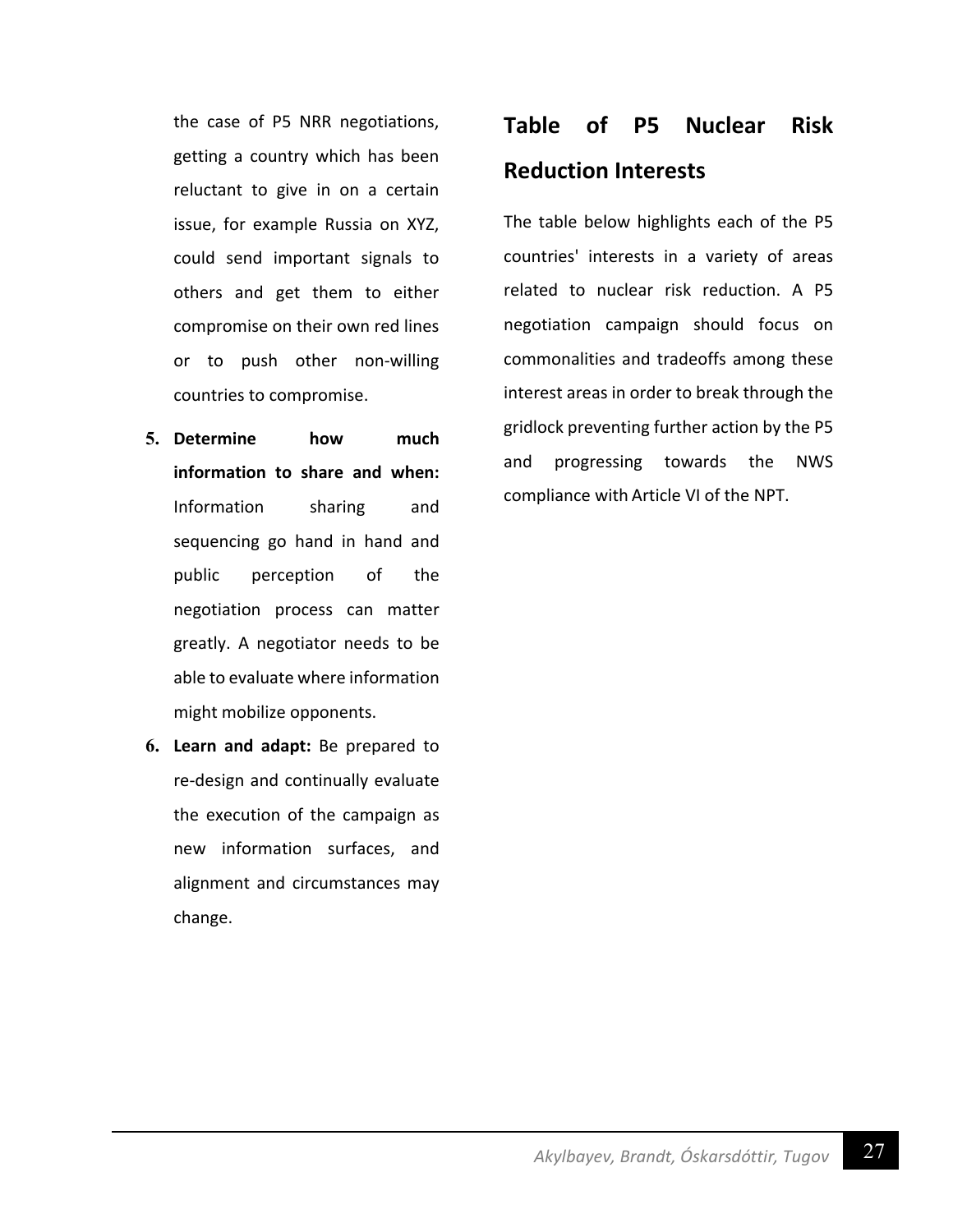|                                                  | China                                                                                                                                                                      | <b>France</b>                                                                                                                                                                                                                           | Russia                                                                                                                                                                                                              | <b>UK</b>                                                                                                                                                                                                                                                                                                             | <b>US</b>                                                                                                                                    |
|--------------------------------------------------|----------------------------------------------------------------------------------------------------------------------------------------------------------------------------|-----------------------------------------------------------------------------------------------------------------------------------------------------------------------------------------------------------------------------------------|---------------------------------------------------------------------------------------------------------------------------------------------------------------------------------------------------------------------|-----------------------------------------------------------------------------------------------------------------------------------------------------------------------------------------------------------------------------------------------------------------------------------------------------------------------|----------------------------------------------------------------------------------------------------------------------------------------------|
| Communication                                    |                                                                                                                                                                            | Increased communications<br>and transparency to a) avoid<br>misunderstanding, b) assert<br>itself as an independent<br>European security provider                                                                                       | Increased communication to<br>decrease misperceptions.<br>prevent lack of understanding                                                                                                                             | Sees it as a position of<br>strenght to remain deliberately<br>ambigious and that<br>'deliberately ambigious' could<br>serve as a stabilizing<br>approach.                                                                                                                                                            | Wants to avoid<br>miscommunication and<br>misunderstanding between<br>the nuclear powers to prevent<br>accidental escalation                 |
| Doctrinal Transparency                           | Open to doctrinal<br>transparency dialogue as well<br>as engagement with<br>international community                                                                        | Very supportive and open<br>about France's nuclear<br>doctrine. Publishes<br>information about its nuclear<br>stockpile on a regular bases.<br>Sees it a strategic deterrence<br>interest to have the<br>information publicly available | Supportive of regular and<br>systematic doctrinal dialoque.<br>including mil-to-mil contacts                                                                                                                        | Deliberate ambiguity and will<br>no longer provide public<br>figures on the UK's<br>operational stockpile,<br>deployed warheads and<br>deployed missile numbers.<br>Interest is to convince<br>Moscow and Beijing that the<br>risks of miscalculation are too<br>high to pursue regional<br>adventurism or aggression | Supportive of open doctrinal<br>transparency to help each<br>NWS understand the intent of<br>the others                                      |
| <b>Political Signaling</b>                       | Collective nuclear weapons<br>responsibility with its P5<br>counterparts to decrease the<br>role of nuclear weapons in<br>their military and national<br>security doctrine | France's political signaling is<br>first and foremest about<br>signaling their position as a<br>responsible nuclear power<br>and an important provider of<br>nuclear deterrence in the<br>European continent                            | Ambitious P5 statement on<br>inadmissibility of a nuclear<br>war and any armed conflict<br>between nuclear powers                                                                                                   | It's interest is to signal that<br>they are a responsable ally (to emphasize deterrent posture<br>the US and France) and to<br>Russia and China that the UK<br>is still a global power and a<br>relevant P5 country                                                                                                   | Uses political messaging to<br>of nuclear weapons. Has also<br>used messaging to proclaim<br>the inadmissibility of nuclear<br>war           |
| Crisis Prevention Measures and<br>Communications | Strengthening collective<br>responsility mechanisms on<br>global and regional non-<br>prolifiration, disarmament and<br>confidence building.<br>measures with P5 states    | Very supportive of maintaining interest in development of<br>open communication channels missile arsenals, and provide<br>with other NPT members in an effective mechanisms for<br>effort to descalate conflict if it<br>were to arise. | Create a security system that<br>would mitigate the<br>circumstances provoking<br>ensuring security through<br>political and diplomatic tools.<br>Open for extension or<br>adaptation of the previous<br>agreements | Claims to be open to<br>maintaining communications<br>channels but doesn't seem to<br>have any focus on reporting<br>on those channels.                                                                                                                                                                               | Supportive of maintaining<br>open communication channels<br>with other NWS in an effort to<br>descalate conflict if it were to<br>arise.     |
| Warnings (missile launches/exercises)            | Supports important role of the<br>UN and P5 states on missile<br>launches control and further<br>non-prolifiration measures                                                | Led the work on common<br>reporting framework on<br>missile and risk reduction<br>activities                                                                                                                                            | Based on extensive<br>experience, Russia is open for<br>new ideas in this area                                                                                                                                      |                                                                                                                                                                                                                                                                                                                       | Supportive of limited warnings<br>to other NWS prior to potential<br>misinterpreted events such as<br>missile tests or military<br>exercises |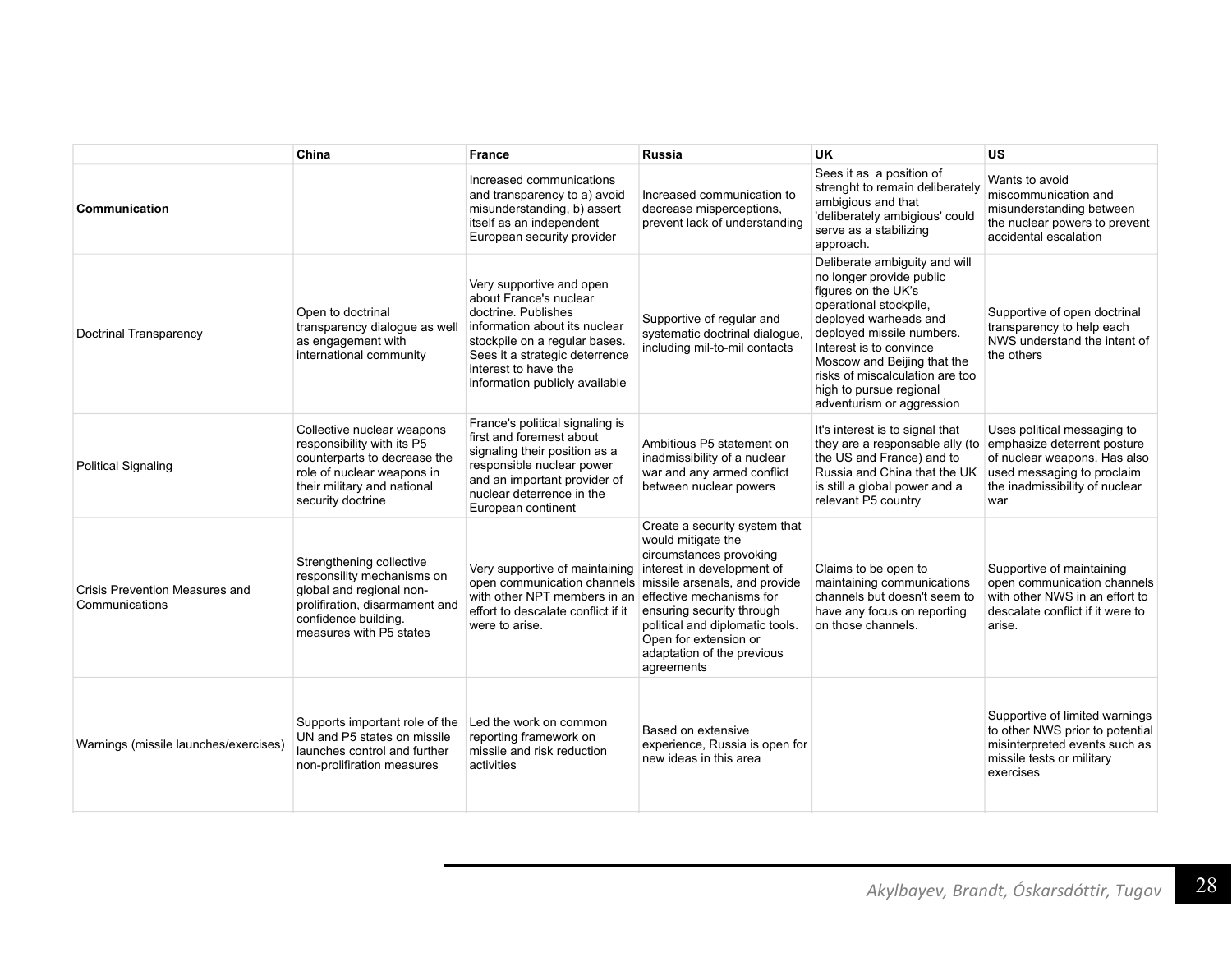|                                    | China                                           | <b>France</b>                                                                                                                                                                                                                                                                                             | <b>Russia</b>                                                                                                                                                                                  | <b>UK</b>                                                                                                                                                                                                                                      | <b>US</b>                                                                                                                                                                                                                                                                  |
|------------------------------------|-------------------------------------------------|-----------------------------------------------------------------------------------------------------------------------------------------------------------------------------------------------------------------------------------------------------------------------------------------------------------|------------------------------------------------------------------------------------------------------------------------------------------------------------------------------------------------|------------------------------------------------------------------------------------------------------------------------------------------------------------------------------------------------------------------------------------------------|----------------------------------------------------------------------------------------------------------------------------------------------------------------------------------------------------------------------------------------------------------------------------|
| <b>Strategic Stability Factors</b> |                                                 | Sees its nuclear capability as<br>a vital interest and intrinsically<br>linked to its national<br>independency, for its own<br>security and for its European<br>and NATO allies. The country<br>keeps itss weapon levels at<br>the lowest possible levels to<br>maintain a strategic<br>context/stability | "Post-INF" issue requires a<br>priority attention. Offered to<br>elaborate a new "security<br>equation" taking into account<br>all factors affecting strategic<br>stability                    | UK wantst he US to move<br>forward with its W93 warhead<br>programme which is<br>inextricably linked to the UK's<br>own programme. The UK<br>wants to be able to position<br>themselves as a global power<br>and a good ally to the US         | Strategic stability is important<br>to maintain balance and<br>prevent an overwhelming first<br>strike                                                                                                                                                                     |
| Defensive Arms (Missile Defense)   | Collective disarmament                          | Offical documents do not<br>highlight this.                                                                                                                                                                                                                                                               | There is a room for a realistic<br>discussion on quantitative,<br>qualitative and geographic<br>parameters of strategic<br>missile defense systems                                             | Strongly committed to full<br>implementation of the NPT,<br>including nuclear<br>disarmament. non-<br>proliferation and peaceful<br>uses of nuclear-energy                                                                                     | US wants to be able to use<br>missile defense against roque<br>actors                                                                                                                                                                                                      |
| Offensive Arms                     |                                                 | Offical documents do not<br>highlight this.                                                                                                                                                                                                                                                               | Particular attention to be paid<br>to the systems usable for<br>launching a first counterforce<br>strike against the opponent's<br>territory in order to neutralize<br>or weaken its deterrent | No stated interest about<br>offensive arms                                                                                                                                                                                                     | The primary use case of<br>nuclear weapons is as a<br>deterrent and not as offensive<br>arms. However the US will not<br>be willing to give up their<br>weapons until the global<br>security environment changes<br>in such a way they don't feel<br>they need a deterrent |
| <b>Emerging Technologies</b>       | Modern technologies are<br>escalatory in nature | Offical documents do not<br>highlight this.                                                                                                                                                                                                                                                               | Artificially taking "new<br>technologies" out of the<br>overall arms control context is<br>counterproductive; its<br>consideration as a separate<br>topic will not yield a positive<br>effect  | Will take a strong stance<br>against emerging threats and<br>are dedicating a 22 million<br>pounds funding in 2021-2022<br>to enhance nuclear detection<br>capabilities. They want to be<br>able to position themselves as<br>a dominant power | Emerging technologies can be<br>destabalizing and must be<br>included in further arms<br>control discussiosn                                                                                                                                                               |
| Non-strategic nuclear weapons      |                                                 |                                                                                                                                                                                                                                                                                                           | Return the forward-based<br>NSNW to the national territory<br>of NWS and dismantlement of<br>the corresponding<br>infrastructure                                                               |                                                                                                                                                                                                                                                | NSNW decrease the threshold<br>for nuclear use and must be<br>included in future arms control<br>discussions                                                                                                                                                               |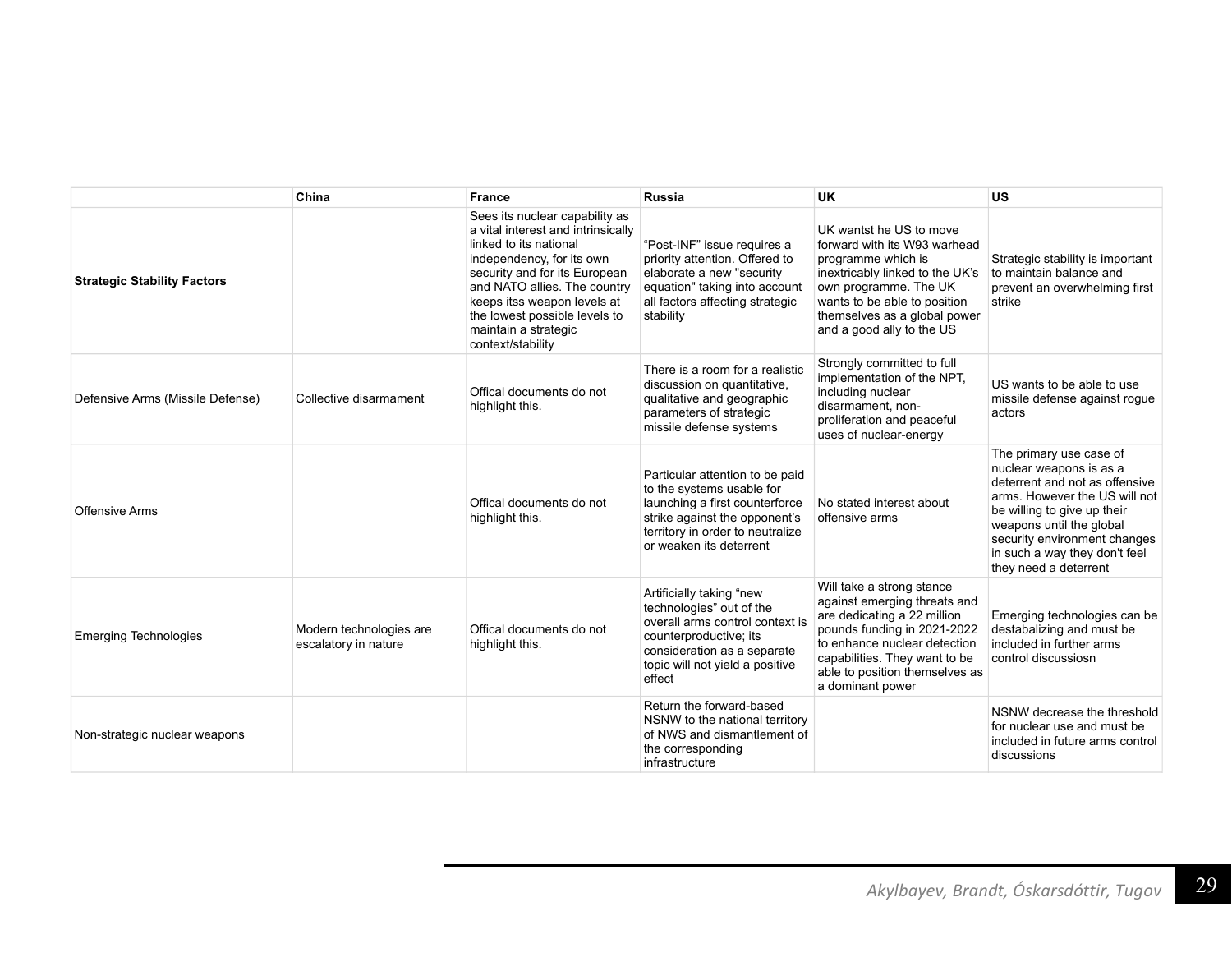|                                 | China                                                                        | <b>France</b>                                                                                                                                                                                                                                                                                                                                                                                                                                                                        | Russia                                                                                                                                                                                                                                                                                                                                                                        | <b>UK</b>                                                                                                                                                                                                                                                                                                                                                     | <b>US</b>                                                                                                                                                                                                                                                                                                                                                                |
|---------------------------------|------------------------------------------------------------------------------|--------------------------------------------------------------------------------------------------------------------------------------------------------------------------------------------------------------------------------------------------------------------------------------------------------------------------------------------------------------------------------------------------------------------------------------------------------------------------------------|-------------------------------------------------------------------------------------------------------------------------------------------------------------------------------------------------------------------------------------------------------------------------------------------------------------------------------------------------------------------------------|---------------------------------------------------------------------------------------------------------------------------------------------------------------------------------------------------------------------------------------------------------------------------------------------------------------------------------------------------------------|--------------------------------------------------------------------------------------------------------------------------------------------------------------------------------------------------------------------------------------------------------------------------------------------------------------------------------------------------------------------------|
| Non-Proliferation               | Supports current Non-<br>proliferation regime through<br>NPT/Export Controls | Supports current Non-<br>proliferation regime through<br>NPT/Export Controls                                                                                                                                                                                                                                                                                                                                                                                                         | Prevent the erosion of the<br>NPT regime. Supportive of<br>elaboration of a legally binding<br>agreement on creating a zone<br>free of nuclear weapons and<br>other WMDs in the Middle<br>East. Stop the practice of<br>"nuclear sharing" missions                                                                                                                            | Supports current Non-<br>proliferation regime through<br>NPT/Export Controls                                                                                                                                                                                                                                                                                  | Strongly supportive of<br>maintaining the current non-<br>proliferation regime to prevent<br>the spread of weapons and<br>related technology                                                                                                                                                                                                                             |
| <b>Arms Control/Disarmament</b> | Waiting for US/Russia to<br>decrease nuclear arms<br>arsenal                 | Fully agrees with obligations<br>of disarmament under article<br>VI of the NPT Treaty and has<br>taken significant steps in<br>halving its nuclear arsenal<br>since the end of the Cold War.<br>Wants to be seen as a fully<br>cooperative and responsible<br>NWS by ratifying the NPT, but<br>would not undertake unilateral<br>disarmament as it would<br>"exposing ourselves as well<br>as our partners to violence<br>and blackmail, or depending<br>on others to keep us safe." | Reverse the trend on AC<br>architecture dismantlement.<br>Ability of RU-US to conclude<br>bilateral AC arrangements<br>might be a stimulus for other<br>NWS to join a meaningful<br>discussion that would<br>eventually lead to nuclear<br>disarmament. Further nuclear<br>disarmament steps to be<br>multilateral (interested in<br>participation of France and the<br>U.K.) | As of March 2021 announced<br>that its stockpile will go up of<br>40%. Interest is to appear like<br>a strong counterpart to the US<br>and to deter Russia, will now<br>move toward an overall<br>nuclear weapon stockpile of<br>no more than 260 warheads.<br>an increase of just over 40 per<br>cent. quantitatively increasing<br>their nuclear stockpiles | Believes arms control can be<br>a means to prevent an arms<br>race, but is very concerned<br>that the agreements are being<br>followed to the letter by both<br>parties. Has been willing to<br>withdraw from treaties if it<br>interprets actions as counter<br>to the treaty. Strong<br>verification measures and<br>clearly defined criteria are a<br>must for the US |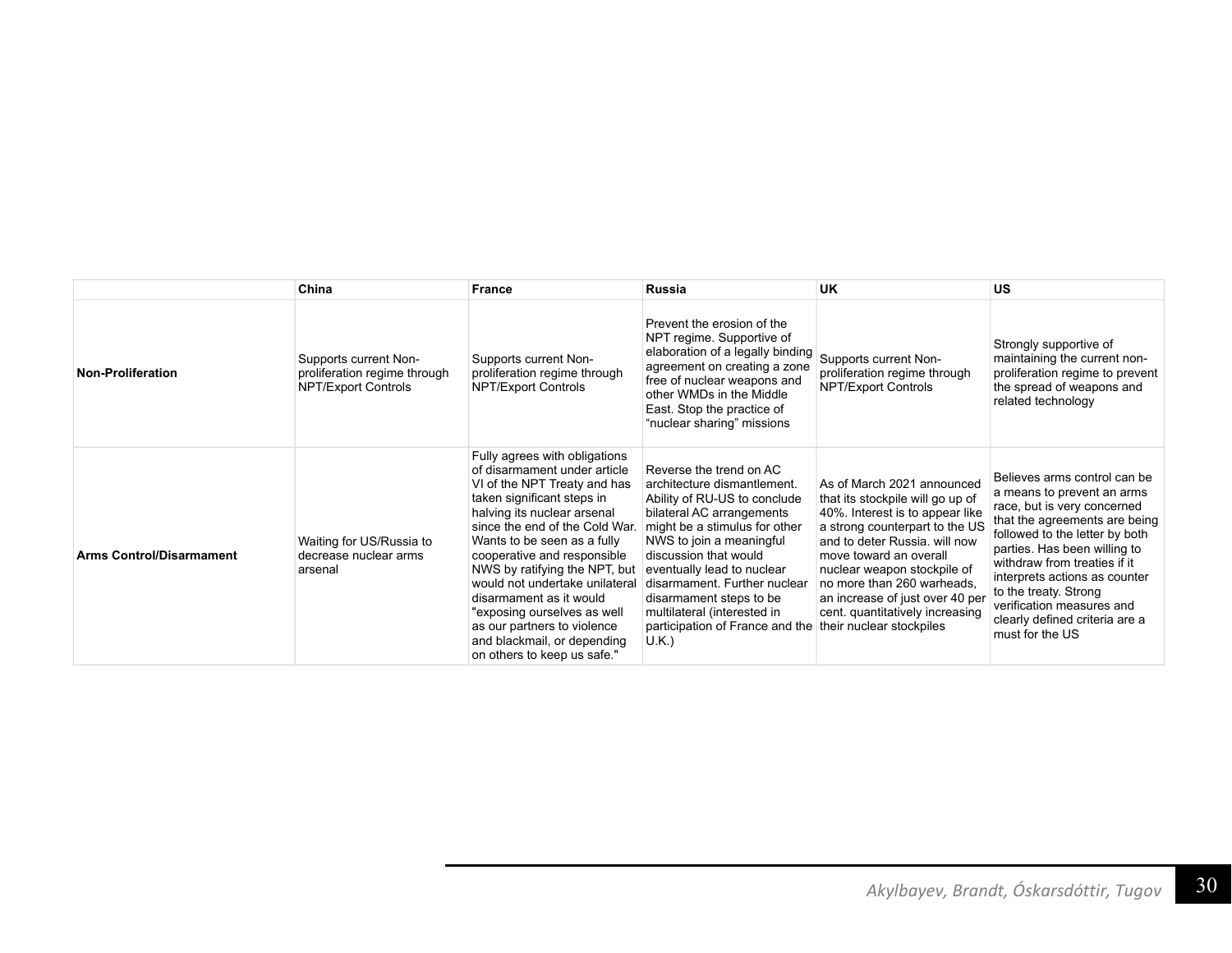### **Future Research**

While analysis of current positions of the various P5 countries is valuable, further work must be done to get each of the P5 countries to agree to work together towards NRR. Application of the negotiation campaign framework to the interests of the P5 countries may illuminate a viable path forward. Further research should examine the interests of each country, group such interests into the potential fronts, and simulate potential negotiations to best identify where the likely pitfalls will arise. Such simulations could be adjusted and reran with different fronts or finding alternative tradeoffs among the interests of the P5 countries. While simulations cannot replace actual negotiations, they may be able to provide the groundwork to break through barriers preventing the P5 countries getting to the negotiation table in the first place.

## **Conclusions and Policy Recommendations**

The full five-year extension of the New START Treaty in February 2021 could potentially break the dangerous trend of arms control architecture erosion. With this core mechanism for maintaining an aspect of strategic stability preserved, there is an opportunity to return to a more stable trajectory in the arms control sphere and enhance global security and stability. Such an advancement would likely require a complex, holistic approach to strategic stability and future arms control endeavors and include all nuclear-armed states in a multilateral discussion with the topic of NRR as one of the main priorities.

The recent establishment of a working group on doctrines and risk reduction within the P5 Process underscores the growing interest of the P5 countries to work towards decreasing the possibility of a nuclear confrontation. While the use of the P5 Process to conduct such a dialogue on NRR issues could be regarded as a risk reduction measure itself, this study revealed additional opportunities for reaching more practical results by the P5 in this domain. Possible points of convergence lay in increased communications and working towards easing concerns in the strategic stability sphere.

With the 10th NPT RevCon approaching, and possible discussions of NRR measures